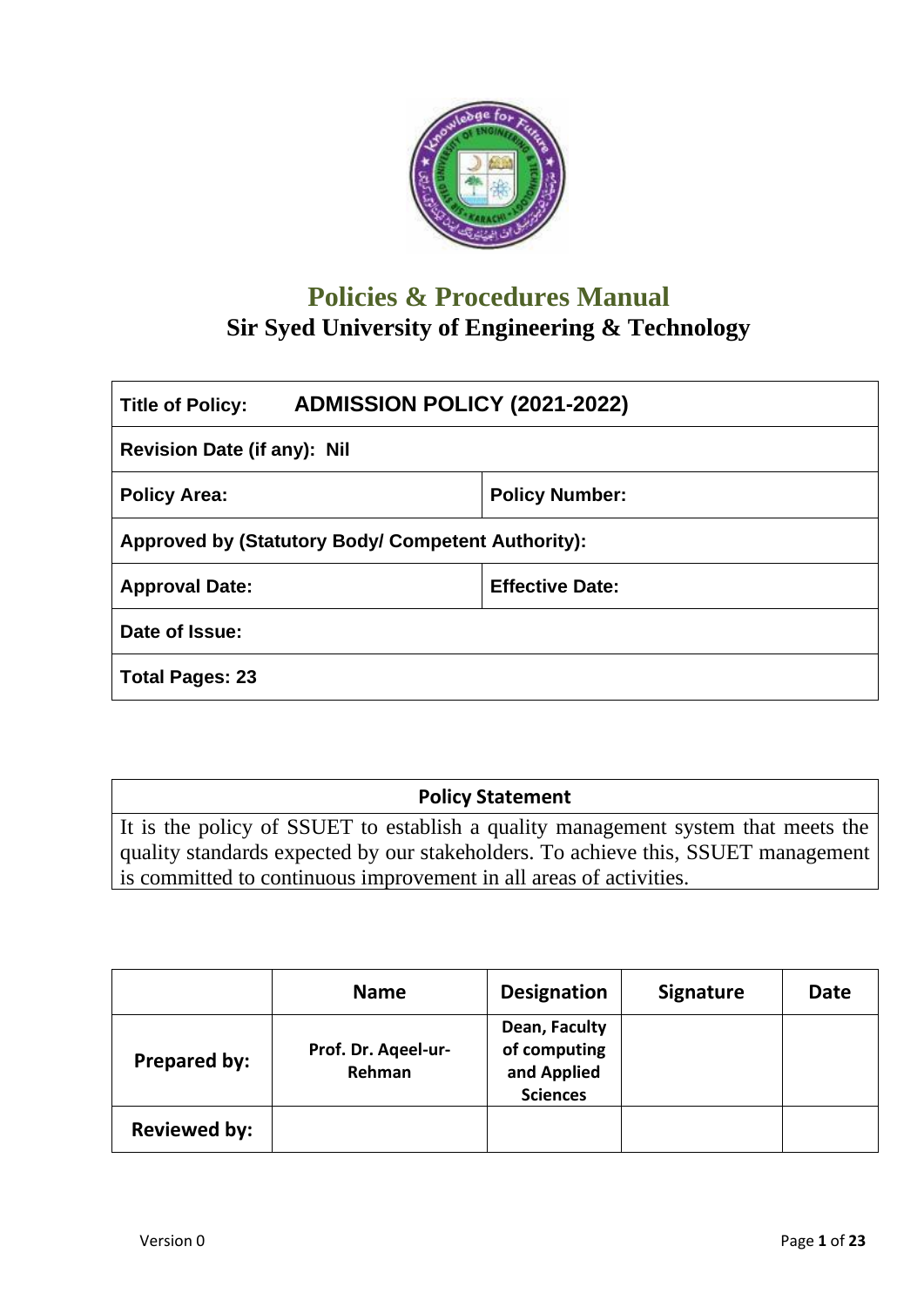## **ADMISSION POLICY (2021-2022)**

## **(Applicable to all Undergraduate Programs including BS, BArch, BSc Technology and BBA programs offered by SSUET)**

#### **1.0 Preamble**

Sir Syed University of Engineering and Technology is committed to maintaining high academic standards by identifying applicants who are eligible to be considered for admission. This policy is intended to provide a broad framework and a set of principles for determining admissions of SSUET.

#### **2.0 Introduction**

Admission Policy is part of every SSUET's prospectus and is duly approved by the SSUET Academic Council (AC) and Board of Governors (BoG) every year before its formal implementation. This admission policy provides admission rules for the Batch 2021-22. The policy for 2021-2022 also caters for the situation created due to CORVID-19 pandemic. The policy is in line with the requirements and guidelines of HEC and all relevant accrediting councils. This academic policy applies to all undergraduate students seeking admission and is published for students, faculty, and staff, all of whom are held responsible for reading and adhering to these policies and procedures.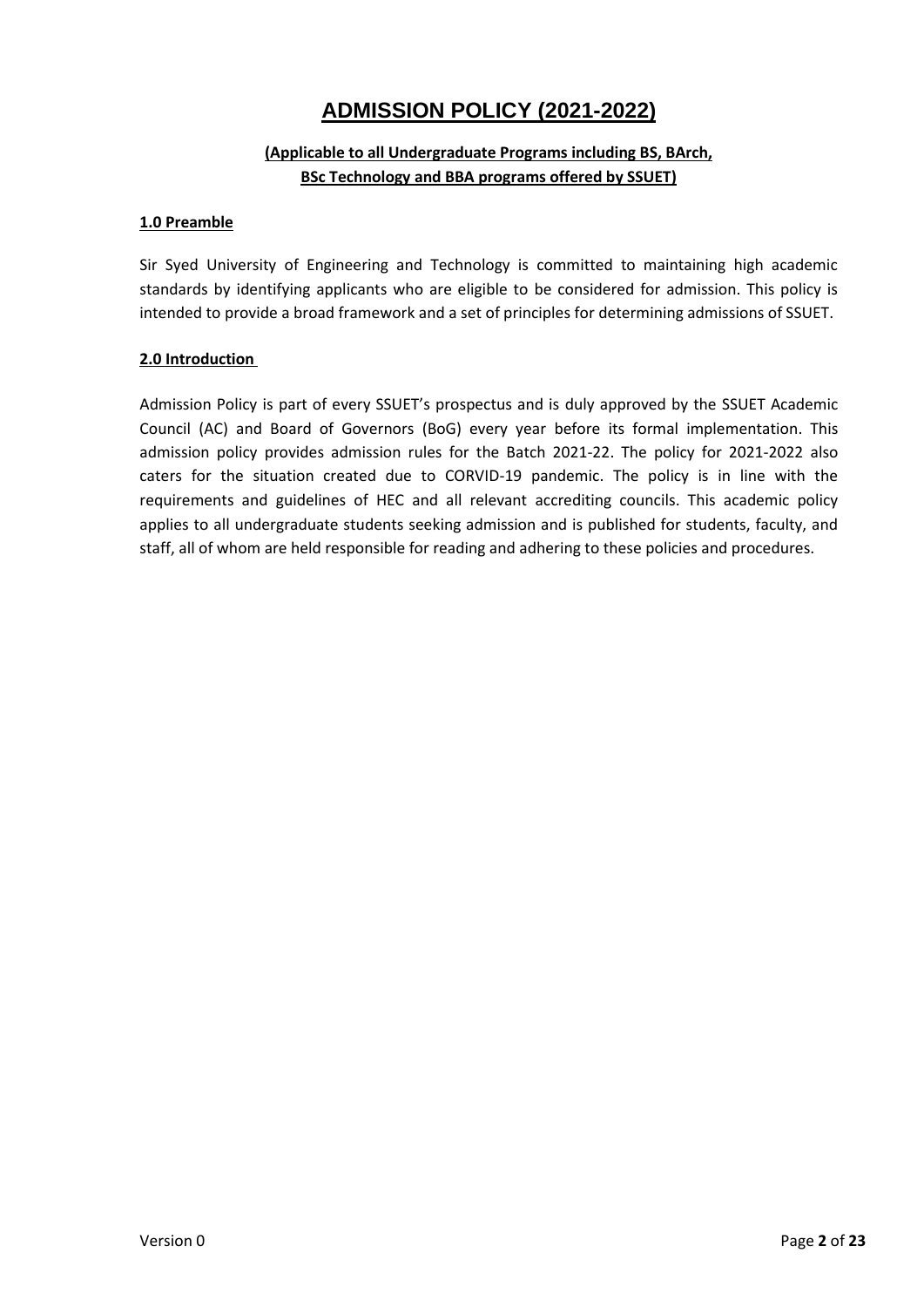#### **3.0 Admission Policy**

Sir Syed University of Engineering & Technology offers admissions in its degree programmes as given below: -

#### **3.1 Faculty of Civil Engineering and Architecture (FoCEA)**

- 3.1.1 Bachelor of Architecture
- 3.1.2 BS in Civil Engineering
- 3.1.3 BSc in Civil Engineering Technology

#### **3.2 Faculty of Electrical and Computer Engineering (FoECE)**

- 3.2.1 BS in Biomedical Engineering
- 3.2.2 BS in Biomedical Sciences
- 3.2.3 BS in Biotechnology
- 3.2.4 BS in Computer Engineering
- 3.2.5 BS in Electrical Engineering
- 3.2.6 BS in Electronic Engineering
- 3.2.7 BS in Telecommunication Engineering
- 3.2.8 BS in Mobile Communication and Security
- 3.2.9 BSc in Electrical Engineering Technology
- 3.2.10 BSc in Electronic Engineering Technology

#### **3.3 Faculty of Computing and Applied Sciences (FoCAS)**

- 3.3.1 BS in Bioinformatics
- 3.3.2 BS in Computer Science
- 3.3.3 BS in Information Technology
- 3.3.4 BS in Software Engineering
- 3.3.5 BS in Mathematics

#### **3.4 Faculty of Business, Management and Social Sciences (FoBMS)**

3.4.1 Bachelors of Business Administration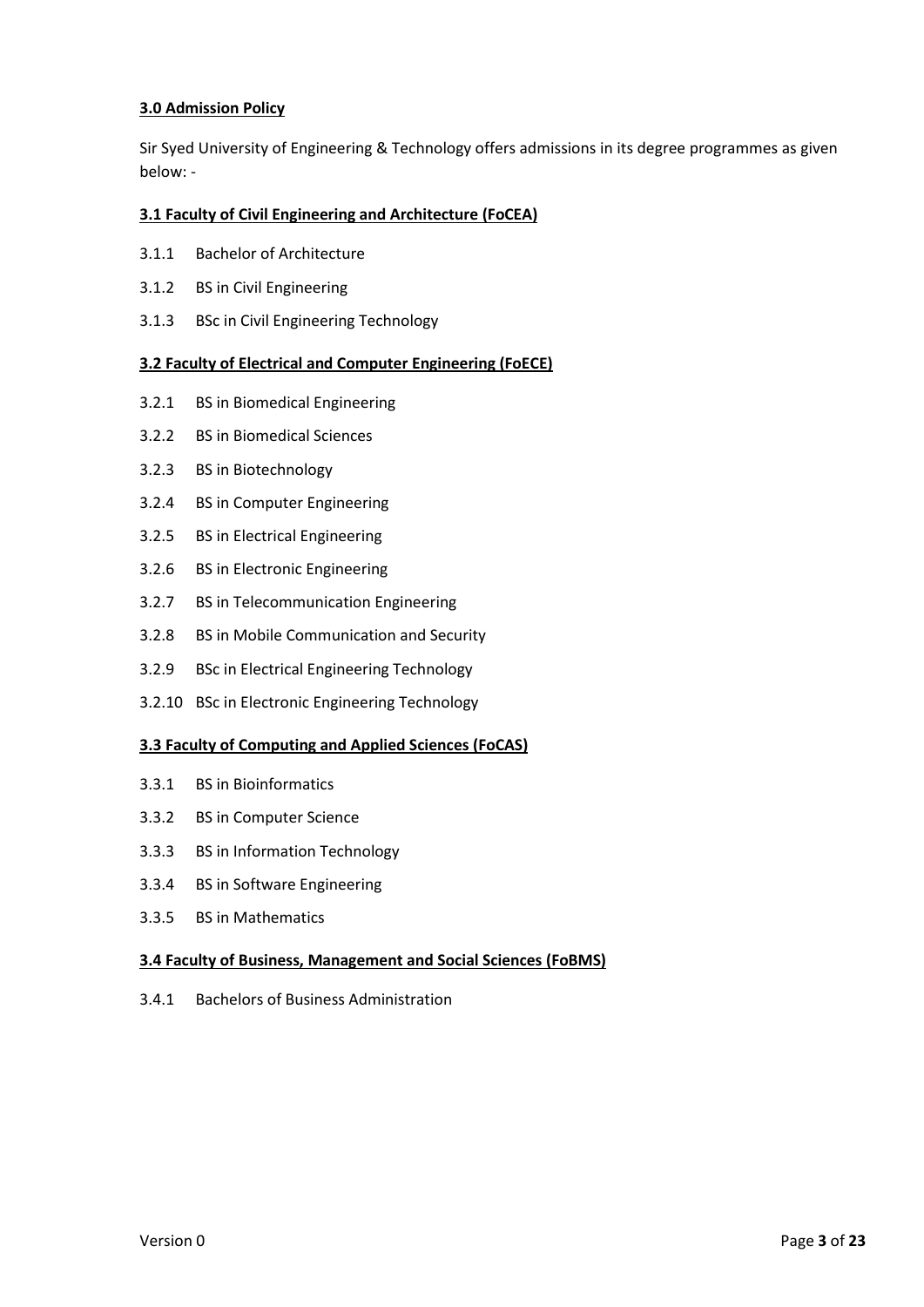#### **3.3 Eligibility Conditions**

## **3.3.1 Minimum marks obtained in HSC / Equivalent examination / Diploma of Associate Engineering for Engineering and Sciences Programs**

(i) For admission in any Engineering Programme of FoCEA and FoECE, 60% (SIXTY PERCENT)\*\* of the aggregate marks.

(ii) For admission in any Sciences Programme of FoCAS, FoCAE and FoECE, 50% (FIFTY PERCENT)\*\*\* of the aggregate marks.

(ii) For admission in Business Programme of FoBMS, 45% (FORTY FIVE PERCENT)\*\*\* of the aggregate marks.

(iv) Applicant possessing Diploma of Associate Engineering with minimum 60% (Sixty Percent)\*\* of the total aggregate marks are eligible against reserved seats in *relevant discipline of Engineering\** (i.e. 2%).

(v) Applicant possessing Diploma of Associate Engineering with minimum 50% (Fifty Percent)\*\*\* of the total aggregate marks are eligible in relevant discipline of Science and Business.

#### \* Refer to **Annexure-A** (As per 74-EA&QEC/EAB)

\*\* With or Without Grace marks (As per 74-EA&QEC/EAB)-**Refer to Annexure-B**

\*\*\* With or Without Grace marks (Undertaking from parents will be required)

## **3.3.2 Combination of courses at the level of HSC / Equivalent Examination for Engineering and Sciences Programs**

(i) With combination of Physics, Chemistry and Mathematics eligible for all Programs.

(ii) With combination of Physics, Mathematics and Computer Science eligible for Computer Engineering, Computer Science, Software Engineering, Information Technology, Bioinformatics, Mobile Communication and Security, and Mathematics.

(iii) With combination of Physics, Chemistry and Biology eligible for Biomedical Engineering, Bioinformatics, Biomedical Science, Computer Science**##**, Software Engineering**##** and Information Technology**##** .

(iv) With combination of Physics, Mathematics, Statistics eligible for Computer Science, Software Engineering, Information Technology, Mobile Communication and Security, and Mathematics.

(v) With any combination (like combination of Physics, Mathematics, Chemistry, Biology & Arts/Design or any non-Science Subjects) students \*\*eligible for Architecture.

*## All such students must pass deficiency courses of Mathematics of 6 credit hours within one year of their regular studies – As per Notification (NCEAC/HEC/General/3-20, dated March 20, 2020)*

*\*\* All students not having Mathematics course at SSC/O-Level may be assigned foundation level mathematics course.*

**3.3.3 Minimum marks obtained in HSC / Equivalent Examination Marks issued by IBCC for A-Level/ Equivalent examination for Bachelor of Business Administration**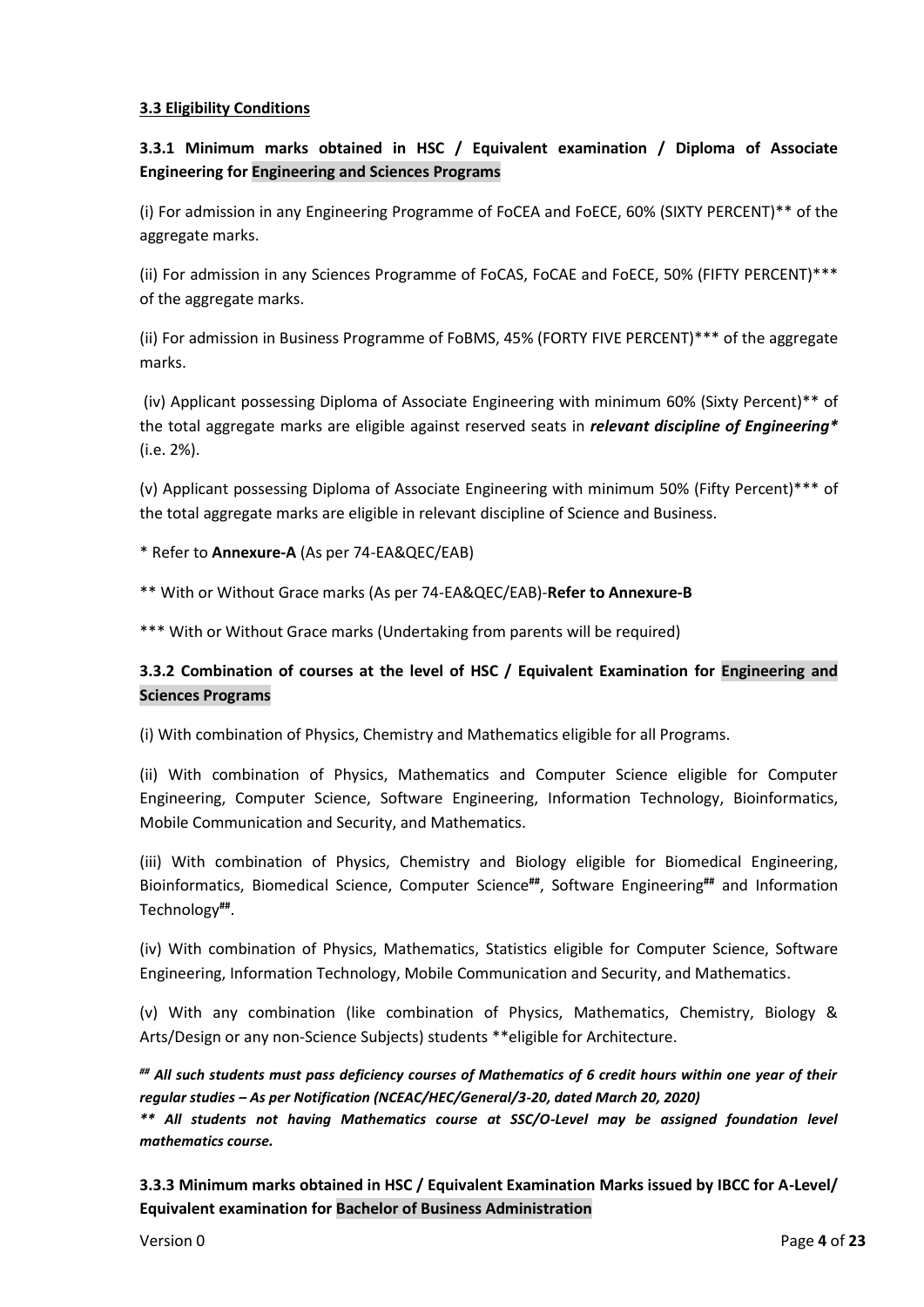For admission in Bachelor in Business Administration is 50% (FIFTY PERCENT)\*\*\* of the aggregate marks with any combination of subjects.

\*\*\* With or Without Grace marks (Undertaking from parents will be required in case of grace marks)

## **3.3.4 Minimum marks obtained in HSC / Equivalent examination for BSc in Engineering Technology Programs**

(i) For admission in any Engineering Technology Program of Faculty of Engineering 50% (FIFTY PERCENT)\*\*\* of the aggregate marks in *relevant discipline of Engineering\**.

(ii) Applicant possessing Diploma of Associate Engineering with minimum 50% (Fifty Percent)\*\*\* of the total aggregate marks are eligible in *relevant discipline of Engineering\**.

\* Refer to **Annexure-A** (As per 74-EA&QEC/EAB)

\*\*\* With or Without Grace marks (Undertaking from parents will be required in case of grace marks)

#### **3.4 Admission Open to All**

Keeping in view the "Aligarh Spirit" the admissions are open to all purely on merit basis, irrespective of caste, creed, colour, culture, religion, gender, or domicile.

*Note: Acceptance of admission form does not guarantee admission, which is made on the basis of merit and availability of seats.*

#### **3.5 Rejection of Application**

The University has the right to reject any application or cancel/ withdraw any admission of a student.

#### **3.6 Admission Aptitude Test**

#### *3.6.1 Test Contents*

a) An Aptitude Test will be conducted equivalent to the standard of Intermediate Science (HSC) for all applicants of Engineering, Sciences and Technology Programs.

b) An Aptitude Test will be conducted equivalent to the standard of Intermediate Commerce (HSC) for all applicants of Bachelor in Business Administration Programs.

c) Applicants interested in Architecture Program will be assessed through Drawing Test and Interview conducted by the University in addition to the Aptitude Test (Same as option (a)), separately.

## *Note: All Candidates who Pass the Test as per set threshold will Qualify for Department wise Merit Calculations.*

## *3.6.2 Mode of Test*

**PLAN A:** A formal test (Several sessions) at SSUET Premises will be conducted. Student physical appearance will be required to solve admission test on computerized answer sheets manually.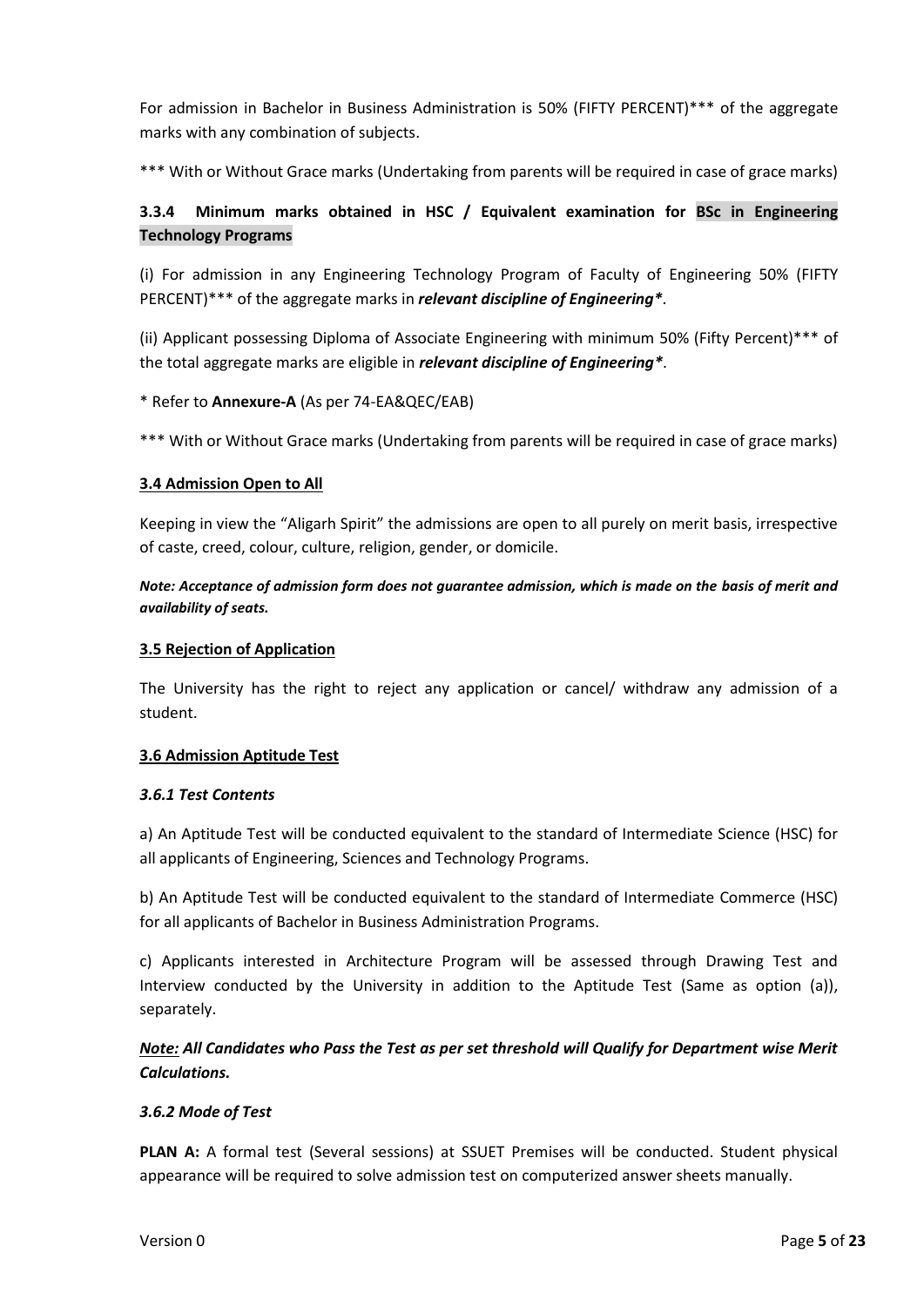**PLAN B:** A Computer Based Test (Several sessions) in Computing Labs of SSUET will be conducted. Student physical appearance will be required to solve admission test on computer.

**PLAN C:** An Online Test via web portal will be conducted. Student may attempt the test from anywhere after registering on prescribed schedule. A short interview will be scheduled based on the Test questions. Marks will be awarded as mentioned below in section 3.8.

#### **3.7 Hafiz-e-Quran**

Addition of 20 marks to the marks obtained by the candidate in HSC / Equivalent Examination Marks issued by IBCC for A-Level/ Equivalent examination will be allowed to Hafiz-e-Quran subject to:

a) Production of original sanad from Wifaq-ul-Madaris Arabia Pakistan.

b) Qualifying the Oral Test to be conducted by the University for Hafiz-e-Quran.

This addition will be considered for determining merit of the candidate and will *not affect the eligibility condition for accepting of admission form*.

#### **3.8 Merit Determination**

The Admission Committee will process the applications on the basis of merit as determined by the applicant's previous academic record and his/her performance in the Aptitude Test.

Different weightages are assigned to these selection criteria as detailed below:

#### **PLAN A-I (In case result of HSC Part-II/A-Level becomes available before Admission Test)**

#### **HSC/A-Level/Equivalent Exams Students**

- a) **30% Weightage** HSC-Part II / Equivalent Examination Marks issued by IBCC for A-Level/ Equivalent Examination Marks (20 Marks will be added with HSC-Part I marks for Hafiz-e-Quran on a condition that He/ She passes the Hafiz-e-Quran Test)
- b) **10% Weightage** SSC/ Equivalent Examination Marks issued by IBCC for O-Level/ Equivalent Examination Marks
- c) **60% Weightage** SSUET Admission Aptitude Test

## **PLAN A-II (In case result of HSC Part-II/A-Level becomes available before Admission Test & Admission Test is conducted ONLINE)**

## **HSC/A-Level/Equivalent Exams Students**

- a) **30% Weightage** HSC-Part II / Equivalent Examination Marks issued by IBCC for A-Level/ Equivalent Examination Marks (20 Marks will be added with HSC-Part I marks for Hafiz-e-Quran on a condition that He/ She passes the Hafiz-e-Quran Test)
- b) **10% Weightage** SSC/ Equivalent Examination Marks issued by IBCC for O-Level/ Equivalent Examination Marks
- c) **50% Weightage** SSUET Admission Aptitude Test
- d) **10% Weightage** SSUET Admission Interview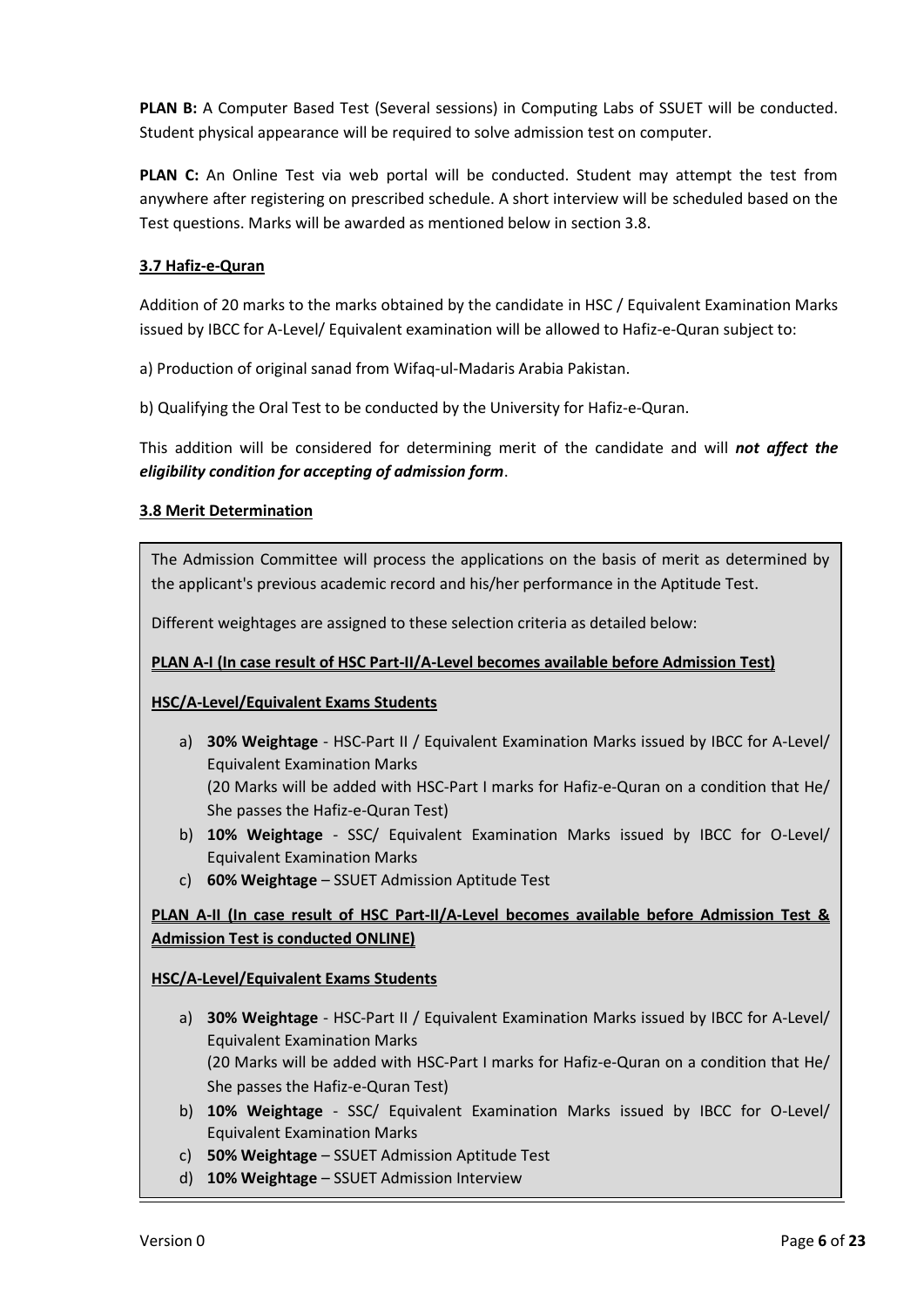## **PLAN B-I (In case result of HSC Part-II/A-Level remains un-available before Admission Test)**

## **HSC/Intermediate Students**

- a) **30% Weightage** HSC-Part I / Equivalent Examination Marks issued by IBCC for AS-Level/ Equivalent Examination Marks (20 Marks will be added with HSC-Part I marks for Hafiz-e-Quran on a condition that He/ She passes the Hafiz-e-Quran Test)
- b) **10% Weightage** SSC/ Equivalent Examination Marks issued by IBCC for O-Level/ Equivalent Examination Marks
- c) **60% Weightage** SSUET Admission Aptitude Test

## **A-Level Students**

- a) **40% Weightage** HSC-Part I Equivalent Examination Marks issued by IBCC for AS-Level (20 Marks will be added with HSC-Part I equivalent marks for Hafiz-e-Quran on a condition that He/ She passes the Hafiz-e-Quran Test)
- b) **60% Weightage** SSUET Admission Aptitude Test

## **PLAN B-II (In case result of HSC Part-II/A-Level remains un-available before Admission Test & Admission Test is conducted ONLINE)**

## **HSC/A-Level/Equivalent Exams Students**

#### **HSC/Intermediate Students**

a) **30% Weightage** - HSC-Part I / Equivalent Examination Marks issued by IBCC for AS-Level/ Equivalent Examination Marks

(20 Marks will be added with HSC-Part I marks for Hafiz-e-Quran on a condition that He/ She passes the Hafiz-e-Quran Test)

- b) **10% Weightage** SSC/ Equivalent Examination Marks issued by IBCC for O-Level/ Equivalent Examination Marks
- c) **50% Weightage** SSUET Admission Aptitude Test
- d) **10% Weightage** SSUET Admission Interview

## **A-Level Students**

- a) **40% Weightage** HSC-Part I Equivalent Examination Marks issued by IBCC for AS-Level (20 Marks will be added with HSC-Part I equivalent marks for Hafiz-e-Quran on a condition that He/ She passes the Hafiz-e-Quran Test)
- b) **50% Weightage** SSUET Admission Aptitude Test
- c) **10% Weightage** SSUET Admission Interview

## *IMPORTANT NOTES:*

- *1- For Plan A-I and A-II:*
	- *a. Candidates who Pass all subjects in HSC Part-I and II/ A-level will Qualify for Department wise Merit Calculations.*
- *2- For Plan B-I and B-II:*
	- *a. Merit will be calculated based on above mentioned criteria even if candidate has HSC or A-Level pass certificate in-hand (Old Passed out Students).*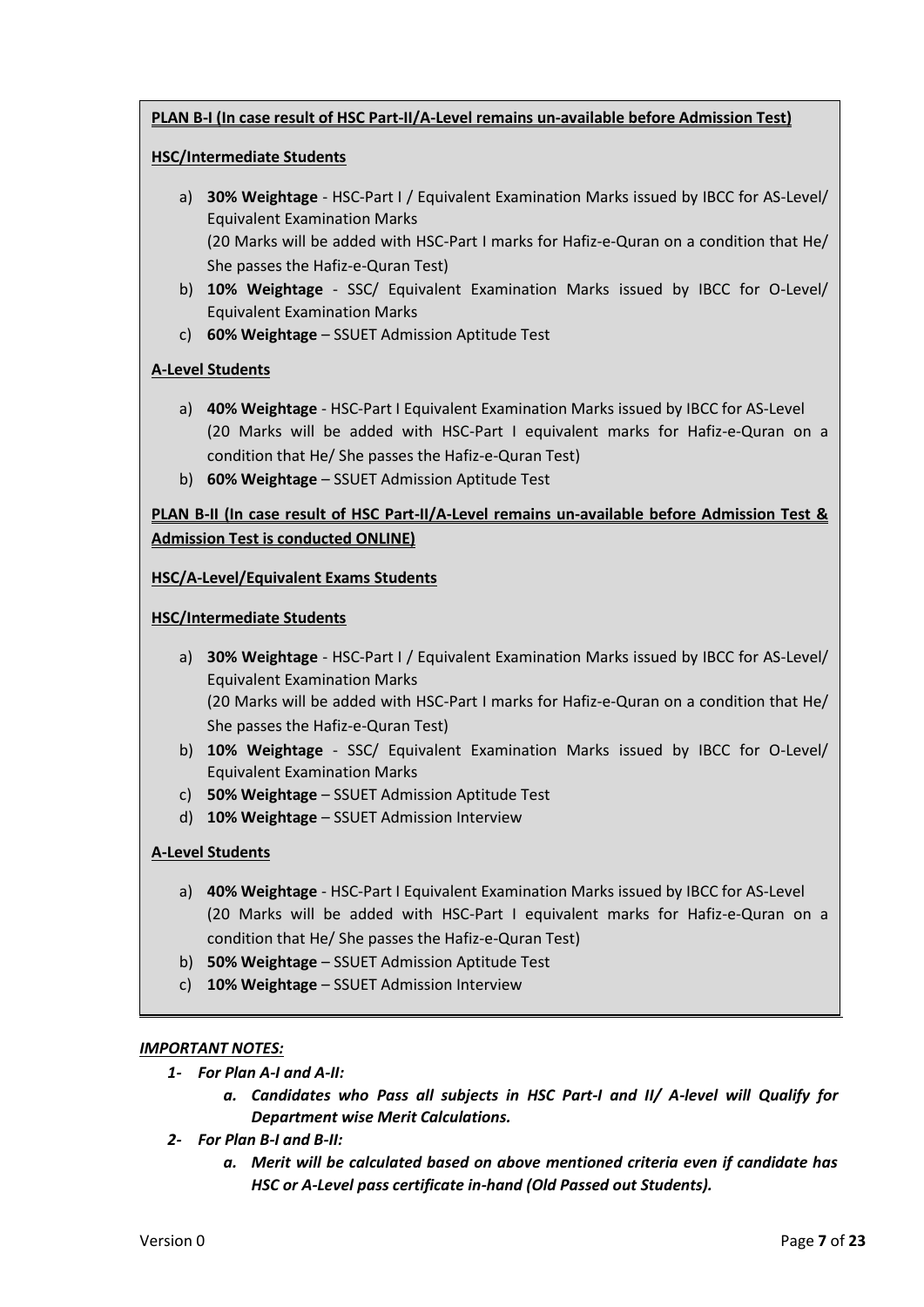- *b. Candidates who Pass all subjects in HSC Part-I/ AS-level will Qualify for Department wise Merit Calculations.*
- *3- All Candidates who Pass the Test as per set threshold will Qualify for Department wise Merit Calculations.*

## **3.9 Tie Resolution**

In case of tie for merit position in the selection for admission, the tie shall be resolved by the following criteria:

a) Aggregate marks obtained in Aptitude Test shall be the criterion for resolving the tie.

b)

(i) Any further tie shall be resolved by considering marks obtained in sections of Physics and then English of the Aptitude Test conducted by the Sir Syed University on scheduled date and time (In case of Engineering, Sciences and Technology Programs).

(ii) Any further tie shall be resolved by considering marks obtained in section of English of the Aptitude Test conducted by the Sir Syed University on scheduled date and time (In case of Business Administration Program).

#### **3.10 Required Documents**

The candidate applying for admission must attach copies of the following documents:

a)

**(For Plan A)** Matriculation (SSC) Certificate and Intermediate (HSC) Marks Sheet / A-level Mark Sheet\*.

**(For Plan B)** Matriculation (SSC) Certificate and Marks Sheet / O-level Mark Sheet\* and Intermediate Part-I (HSC-I) Marks Sheet / AS-level Mark Sheet.

b) Copy of CNIC of candidate or Parent in case it is not been issued to the candidate.

- c) Copy of the paid voucher.
- d) Signed copy of the form
- e) Sanad Hafiz-e-Quran\*\*
- f) Sports Certificate\*\*

*\*Equivalence Certificate from IBCC required.*

## *\*\* if desired necessary*

#### **3.11 Categories & Seats Allocations**

There are multiple categories namely:

- i) Open Merit (HSC/ A-Level or Equivalent)
- ii) Open Merit (DAE) Limited as per PEC prescribed 2% quota
- iii) Overseas
- iv) Self-Finance
- v) Reserved (Employees, Faculty, Staff, Sports, Sponsors)

Seats distribution as per above categories are mentioned in Annex-C.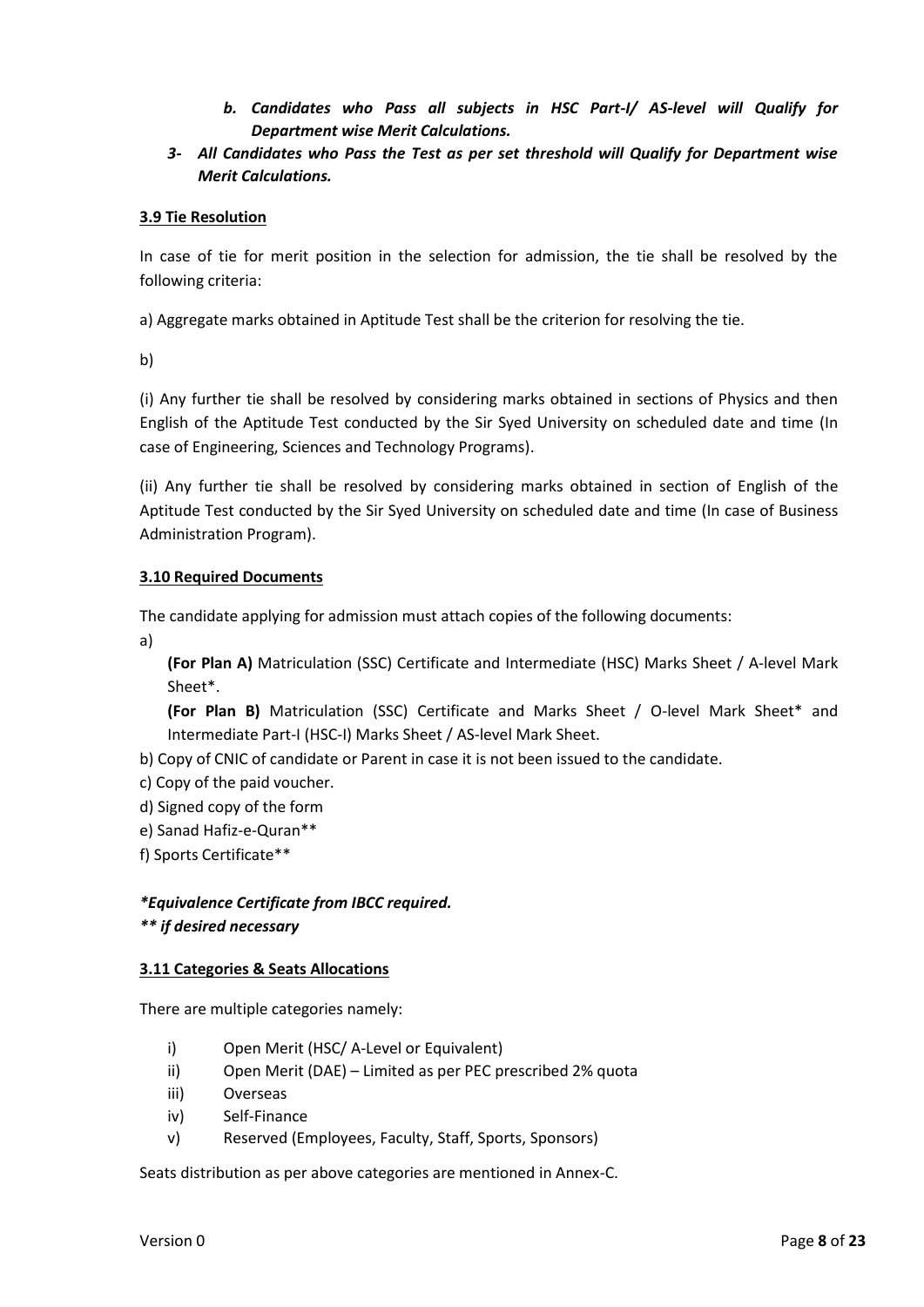Available seats as per different offered programs is tabled as under:

| S.  | <b>Discipline</b>                            |               | Total        |
|-----|----------------------------------------------|---------------|--------------|
| No. | <b>Name</b>                                  | Code          | <b>Seats</b> |
| 01  | <b>BS Biomedical Engineering</b>             | BМ            | 120          |
| 02  | <b>BS Civil Engineering</b>                  | CV            | 200          |
| 03  | <b>BS Computer Engineering</b>               | <b>CE</b>     | 200          |
| 04  | <b>BS Electrical Engineering</b>             | EL            | 80           |
| 05  | <b>BS Electronic Engineering</b>             | EE            | 200          |
| 06  | <b>BS Telecommunication Engineering</b>      | TЕ            | 120          |
| 07  | <b>Bachelor of Architecture</b>              | <b>AR</b>     | 50           |
| 08  | <b>BS Bioinformatics</b>                     | BI            | 40           |
| 09  | <b>BS Computer Science</b>                   | $\mathsf{cs}$ | 250          |
| 10  | <b>BS Information Technology</b>             | IT            | 50           |
| 11  | <b>BS Software Engineering</b>               | SE            | 300          |
| 12  | <b>BS Mathematics</b>                        | MА            | 40           |
| 13  | <b>BS Biomedical Science</b>                 | <b>BS</b>     | 40           |
| 14  | <b>BS Mobile Communication and Security</b>  | <b>MCS</b>    | 40           |
| 15  | <b>Bachelor of Business Administration</b>   | <b>BBA</b>    | 50           |
| 16  | <b>BSc Civil Engineering Technology</b>      | <b>CVT</b>    | 40           |
| 17  | <b>BSc Electrical Engineering Technology</b> | ELT           | 40           |
| 18  | <b>BSc Electronic Engineering Technology</b> | EET           | 40           |
|     | Total                                        |               | 1900         |

#### **3.12 Admission Process Charges**

The applicant must bring Admission Processing Charges\* (Rs.30,000/- OR Rs.10,000/- nonrefundable) in the form of Cash/ Pay Order/ Demand Draft (in favour of "Sir Syed University of Engineering & Technology, Karachi")/ ONLINE payment, at his/her scheduled date and time of admission seat reservation.

#### *\*Refer to Admission Fee under Fee Structure of Specific Program*

#### *(Note: The Admission Processing charges are the part of the overall program fee)*

#### **3.13 Change of Program/Discipline**

Change of Program/Discipline after confirming admission in one program is strictly prohibited. However, after completion of the regular admission cycle, in case seats of particular Program/Discipline become available due to the cancellation of admission, the student may re-apply for an available seat through written application after the withdrawal of his previous program admission. In such cases, the submitted fee (admission + 1st semester charges) shall be forfeited and the admission will be awarded on merit basis only.

#### **3.14 Duration of Program**

i) Courses of studies leading to the degree of Bachelor of Science (BSc) in any Engineering Technology, Bachelor of Sciences (BS) in any Engineering Discipline, Computer Science, Software Engineering, Bioinformatics, Information Technology, Bio-medical Science, Mathematics, Mobile Communication and Security and Bachelor of Business Administration shall be of minimum four (4) academic years' duration.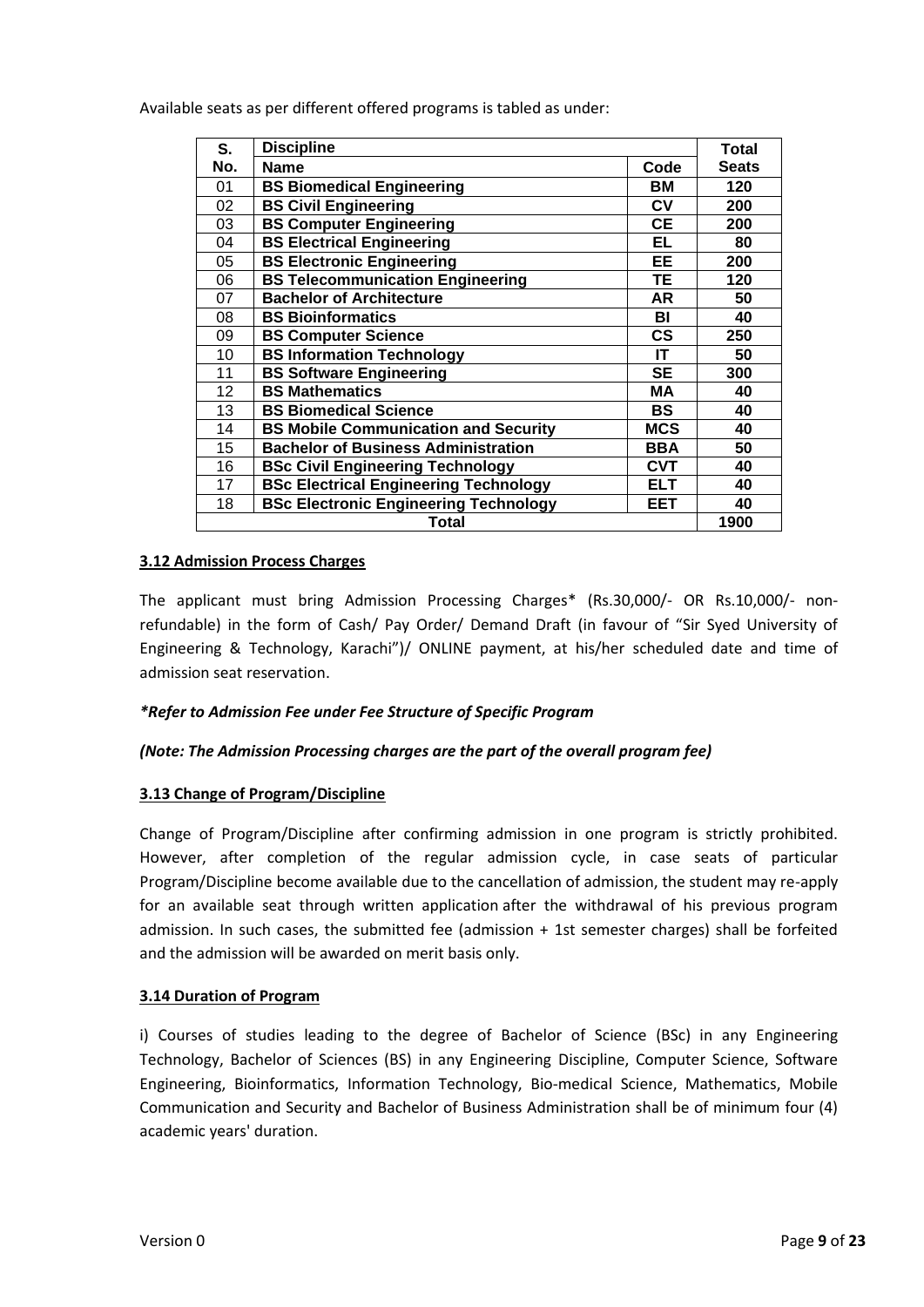ii) The Duration of the degrees of Bachelor of Architecture shall however be of minimum five (5) academic years' duration.

iii) Any student who fails to complete all requirements for his/her degree in the prescribed time may continue study for further three academic years. Consequently,

a) Maximum seven academic years shall be allowed for each Four-year degree program.

b) Maximum eight academic years shall however be allowed for each Five-year degree program.

## **3.15 Medium of Instruction**

Instructions in all courses and laboratories are carried out in English Language. The examinations are also conducted in English.

## **3.16 Employment/Simultaneous Enrolment**

All undergraduate degree programs (Except Technology Programs) are regular full time day programs. No student admitted in this University shall be allowed to engage himself/ herself in employment or maintain simultaneous enrolment in any other course of studies in any educational institutions. Violation of above may lead to cancellation of admission.

## **3.17 Cancellation of Admission/ Enrolment**

a) In case at any stage it is found that the documents on the basis of which admission was granted are forged / tampered / bogus, the admission of the student will be cancelled and the fee paid shall be forfeited. University also reserves the right for legal action. However, he / she may file appeals against such decision with the Vice Chancellor within 15 days from the date of notification along with a fee of Rs.500/-

b) If a student fails to attend classes for four weeks consecutively in a semester, without prior approval, his/her admission may be suspended. However, he/she may be allowed to continue on the recommendations by the Chairperson/ Dean on the payment of prescribed fee.

c) Admission of any such student of any Year/ Semester who has been rusticated from the University on account of serious breach of discipline for any specified period shall be cancelled and notified. However, after expiry of the period the student may be allowed readmission in the same Year/Semester with junior batch, if otherwise eligible.

d) Admission and enrolment of any such student of any Year/ Semester who has been expelled from the University on account of major breach of discipline shall be cancelled after due process and subsequently notified. The student shall not be eligible for any subsequent admission in the University.

*Note:- All HEC/ PEC/ NTC/ NCEAC/ NBEAC Semester Rules and Regulations are applicable in addition to Sir Syed University of Engineering & Technology Rules & Regulations.*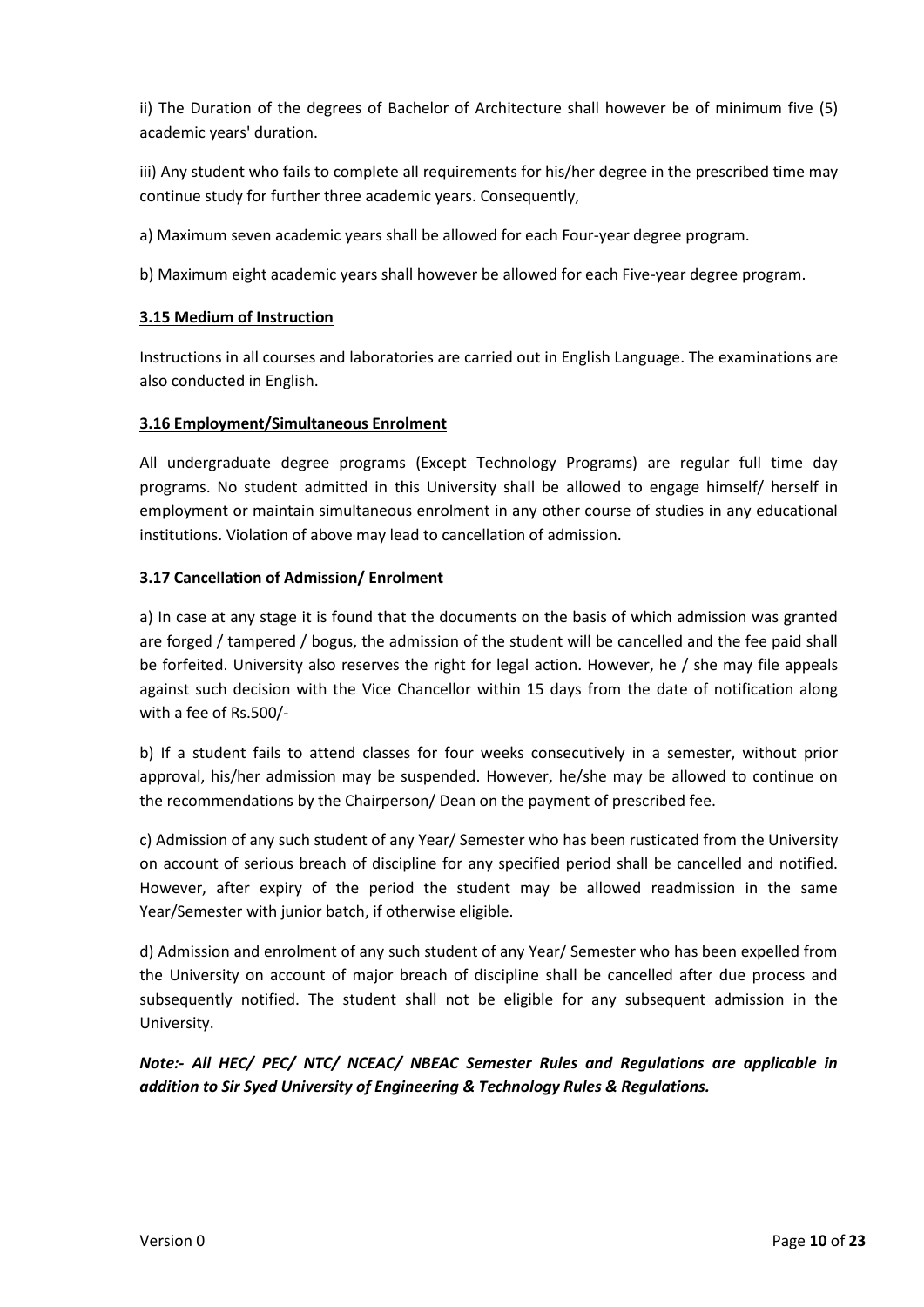## **4.0 ADMISSION PROCEDURE**

#### **4.1 Submission of Application for Admission**

- 1. The Admission Processing fee (including aptitude test, Prospectus, Model Test Paper and other related processing fees) for Engineering, Sciences and Technology programs is Rs.3,900/- while for Business Administration Program is Rs.2,500/-.
- 2. The Candidates has to visit admissions.ssuet.edu.pk and complete the online registration process through his/her email address/ Mobile number.
- 3. Fill up the admission form step by step. Also attach (upload) the required document (Scanned Copies).
- 4. Carefully select the preferred choices. Once the form is submitted, the choices cannot be changed.
- 5. Take printout of the voucher & submit in any MCB bank OR use available ONLINE payment options (for details visi[t www.ssuet.edu.pk\)](http://www.ssuet.edu.pk/).
- 6. Admit card will be issued to all candidates on Admission system Dashboard who completed the form requirements and upload the scanned copy of paid Challan on admission system.

#### **4.2 Admission Test**

Candidate has to attempt (as per schedule and mode of test plan) an Aptitude Test that will comprise over the MCQs questions to the standard of HSC (Intermediate Science/Commerce) as per applied Program.

Admission aptitude test result is announced on SSUET website [\(www.ssuet.edu.pk\)](http://www.ssuet.edu.pk/). All Candidates who *Pass* the Test as per set threshold qualify for Department wise Merit Calculations.

#### **4.3 Merit Calculations**

#### **PLAN A-I (In case result of HSC Part-II/A-Level becomes available before Admission Test)**

#### **HSC/A-Level/Equivalent Exams Students**

- a) **30% Weightage** HSC-Part II / Equivalent Examination Marks issued by IBCC for A-Level/ Equivalent Examination Marks (20 Marks will be added with HSC-Part I marks for Hafiz-e-Quran on a condition that He/ She passes the Hafiz-e-Quran Test)
- b) **10% Weightage** SSC/ Equivalent Examination Marks issued by IBCC for O-Level/ Equivalent Examination Marks
- c) **60% Weightage** SSUET Admission Aptitude Test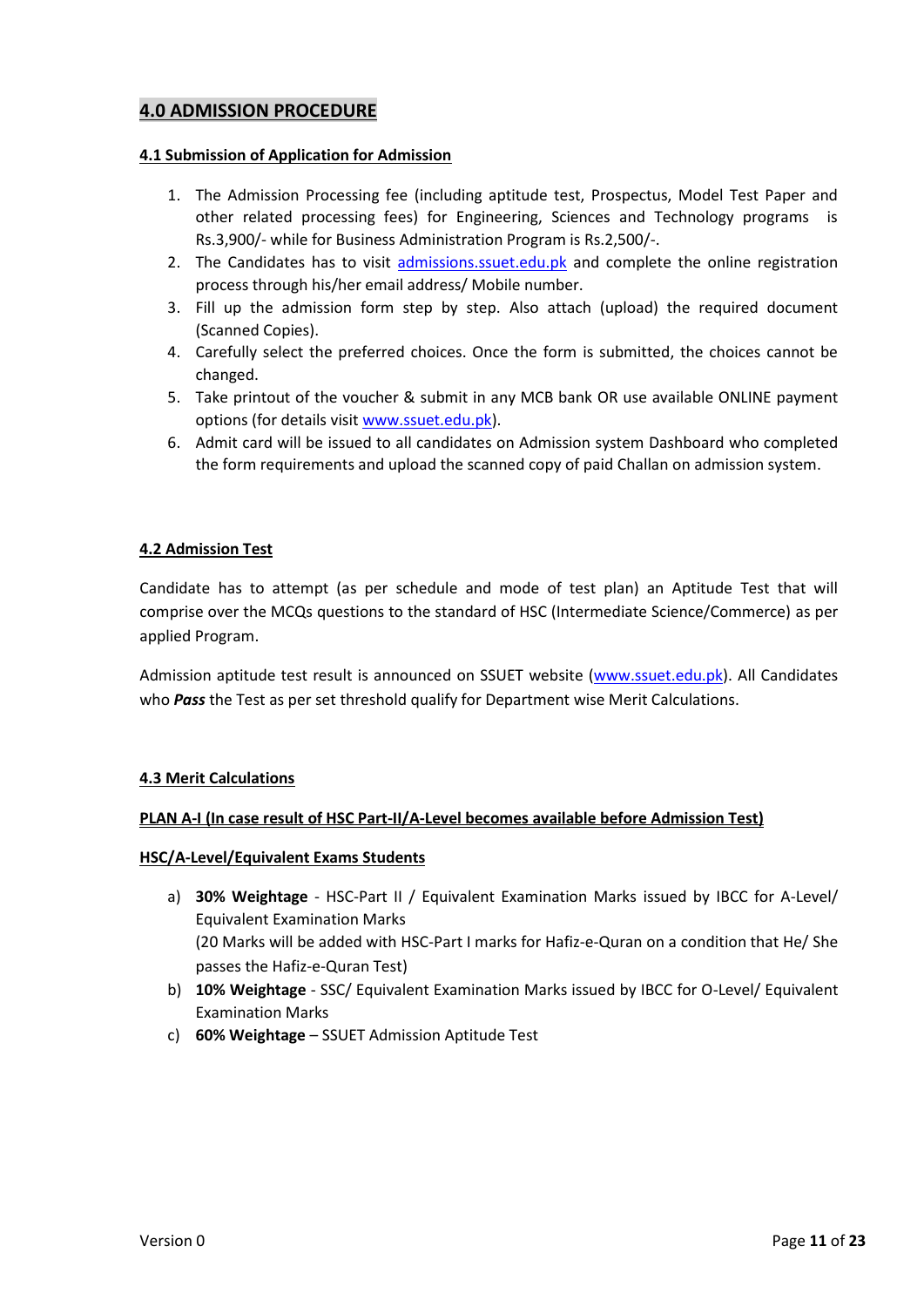## **PLAN A-II (In case result of HSC Part-II/A-Level becomes available before Admission Test & Admission Test is conducted ONLINE)**

#### **HSC/A-Level/Equivalent Exams Students**

- a) **30% Weightage** HSC-Part II / Equivalent Examination Marks issued by IBCC for A-Level/ Equivalent Examination Marks (20 Marks will be added with HSC-Part I marks for Hafiz-e-Quran on a condition that He/ She passes the Hafiz-e-Quran Test)
- b) **10% Weightage** SSC/ Equivalent Examination Marks issued by IBCC for O-Level/ Equivalent Examination Marks
- c) **50% Weightage** SSUET Admission Aptitude Test
- d) **10% Weightage** SSUET Admission Interview

#### **PLAN B-I (In case result of HSC Part-II/A-Level remains un-available before Admission Test)**

#### **HSC/Intermediate Students**

- a) **30% Weightage** HSC-Part I / Equivalent Examination Marks issued by IBCC for AS-Level/ Equivalent Examination Marks (20 Marks will be added with HSC-Part I marks for Hafiz-e-Quran on a condition that He/ She passes the Hafiz-e-Quran Test)
- b) **10% Weightage** SSC/ Equivalent Examination Marks issued by IBCC for O-Level/ Equivalent Examination Marks
- c) **60% Weightage** SSUET Admission Aptitude Test

#### **A-Level Students**

- a) **40% Weightage** HSC-Part I Equivalent Examination Marks issued by IBCC for AS-Level (20 Marks will be added with HSC-Part I equivalent marks for Hafiz-e-Quran on a condition that He/ She passes the Hafiz-e-Quran Test)
- b) **60% Weightage** SSUET Admission Aptitude Test

## **PLAN B-II (In case result of HSC Part-II/A-Level remains un-available before Admission Test & Admission Test is conducted ONLINE)**

#### **HSC/Intermediate Students**

- a) **30% Weightage** HSC-Part I / Equivalent Examination Marks issued by IBCC for AS-Level/ Equivalent Examination Marks (20 Marks will be added with HSC-Part I marks for Hafiz-e-Quran on a condition that He/ She passes the Hafiz-e-Quran Test)
- b) **10% Weightage** SSC/ Equivalent Examination Marks issued by IBCC for O-Level/ Equivalent Examination Marks
- c) **50% Weightage** SSUET Admission Aptitude Test
- d) **10% Weightage** SSUET Admission Interview

#### **A-Level Students**

- a) **40% Weightage** HSC-Part I Equivalent Examination Marks issued by IBCC for AS-Level (20 Marks will be added with HSC-Part I equivalent marks for Hafiz-e-Quran on a condition that He/ She passes the Hafiz-e-Quran Test)
- b) **50% Weightage** SSUET Admission Aptitude Test
- c) **10% Weightage** SSUET Admission Interview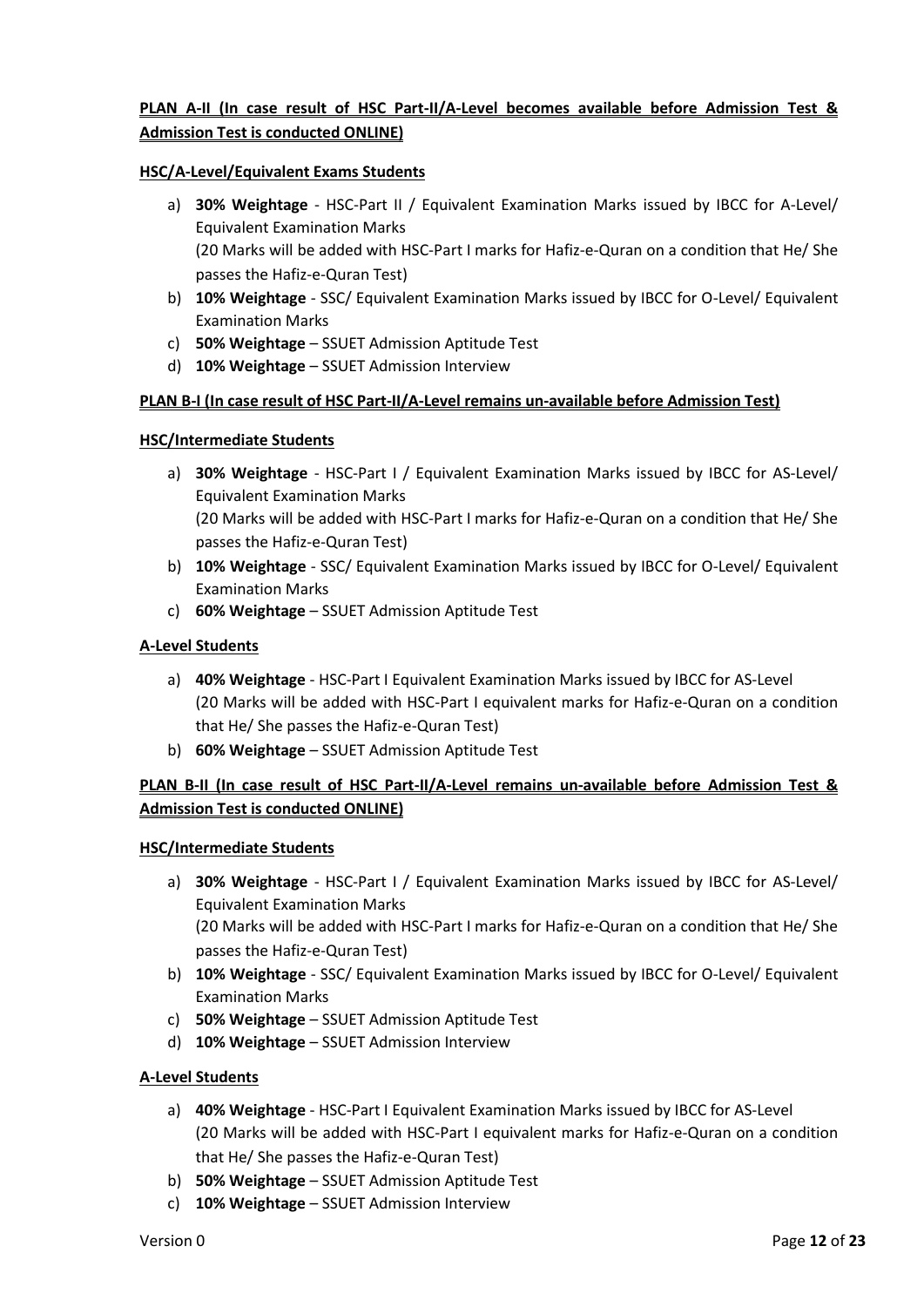#### *IMPORTANT NOTES:*

- *1- For Plan A-I and A-II:*
	- *a. Candidates who Pass all subjects in HSC Part-I and II/ A-level will Qualify for Department wise Merit Calculations.*
- *2- For Plan B-I and B-II:*
	- *a. Merit will be calculated based on above mentioned criteria even if candidate has HSC or A-Level pass certificate in-hand (Old Passed out Students).*
	- *b. Candidates who Pass all subjects in HSC Part-I/ AS-level will Qualify for Department wise Merit Calculations.*
- *3- All Candidates who Pass the Test as per set threshold will Qualify for Department wise Merit Calculations.*

## **4.4 Admission offering (Provisional)**

Provisional admission will be offered to all candidates who qualify as per Merit. Candidates will however, be required to submit their HSC Mark Sheet with having minimum marks as per eligibility criteria (refer to para 3.3) otherwise, their admission will be cancelled. Similarly, for A‐Level candidates along with their transcripts IBCC equivalency certificate with minimum equivalent marks as per eligibility criteria to be submitted soon after announcement of their respective results. In case of non‐submission or having secured lesser than eligibility marks, the admission will be cancelled.

NOTE: At the time of admission offering, candidate has to submit Admission Charges in cash or pay order (Refer to Section 3.12)

#### **4.5 Conversion of Provisional to Regular Admission**

Candidates will be required to submit their HSC Mark Sheet/ IBCC certificate for A-Level equivalency/ Other Equivalent examination Mark Sheet with having minimum marks as per eligibility criteria before completion of first semester to convert Provisional Admission into Regular Admission. In case of non-submission or having secured lesser than eligibility marks, the admission will be cancelled.

#### **4.6 Important Points to Remember**

Original Documents should not be attached. Application Form and the documents attached to it shall not be returned. Incomplete Application shall not be considered.

The Application shall be rejected in case the candidate is found guilty of any suppression or misrepresentation of material facts. In case at any stage it is found that the documents on the basis of which admission was granted are forged/ tempered, the admission will be cancelled and the fee paid shall be forfeited. The candidate will not be considered for admission in future. The University reserves the right for legal action also.

## **4.7 Documents Required**

Candidate must submit the following documents as mentioned against each of them, to the Admission Office at the time of admission:

a) System Generated Admit card of Aptitude Test (Printed)

Version 0 Page **13** of **23** b) S.S.C. or Equivalent Examination Mark sheet and Certificate (Attested Photocopy)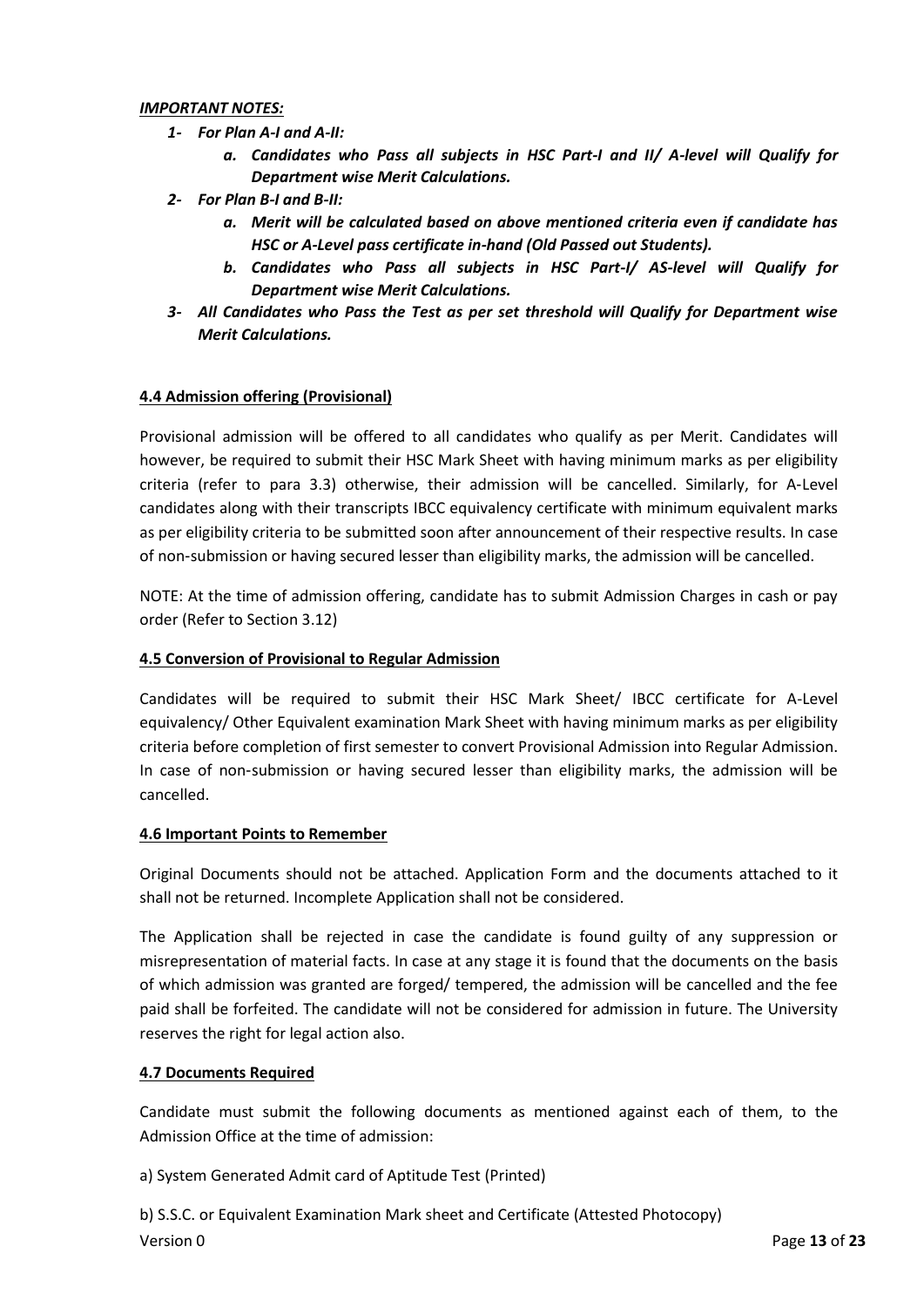c) HSC or Equivalent Examination Mark-Sheet Original - to be retained by the University *(For Conversion of Provisional Admission to Regular Admission)*

d) Equivalence Certificate from IBCC for Foreign Examination; if applicable original to be retained by the University.

e) Declaration of non-participation in political activities and no indulgence in unwanted activities on Judicial Stamp Paper of Rs.50/.

f) Six Passport Size Photographs (with light Blue Background)

g) Hafiz-e-Quran Sanad if applicable Original from Wifaq-ul-Madaris Arabia Pakistan

• Original documents retained by the University will be returned after the completion or termination of the studies at this University.

• Applicants are warned that in their own interest they should retain sufficient number of attested photocopies of their documents/certificates as the originals are not likely to be returned during their period of study at the University. However, the Photostat of the required documents can be provided to the students on submission of application on the prescribed form on payment of Rs.50/ each of documents on the notice of seven working days, subject to availability of the documents.

• The name of applicant who do not submit the original documents on the specified scheduled date, may be deleted from the Merit List.

#### **4.8 Description of Categories and payable fee at the time of admission**

A lump sum amount is charged at the time of admission (including Admission Charges and the  $1<sup>st</sup>$ year charges). The Tuition fee is calculated as per specified credit hour charges.

## **(i) Open:**

It is open to all candidates who qualify the eligibility conditions of para 3.3., the fee payable at the time of admission to (admission  $+1<sup>st</sup>$  Semester charges):

| S.No. | <b>Degree Program</b>                          | <b>Admission Charges</b> | 1 <sup>st</sup> Semester Charges | Total   |
|-------|------------------------------------------------|--------------------------|----------------------------------|---------|
| 1     | <b>BS Biomedical</b>                           | 30,000                   | 93,950                           | 123,950 |
|       | <b>Engineering</b>                             |                          |                                  |         |
| 2     | <b>BS Civil Engineering</b>                    | 30,000                   | 82,250                           | 112,250 |
| 3     | <b>BS Computer Engineering</b>                 | 30,000                   | 93,950                           | 123,950 |
| 4     | <b>BS Electrical Engineering</b>               | 30,000                   | 90,050                           | 120,050 |
| 5     | <b>BS Electronic Engineering</b>               | 30,000                   | 97,850                           | 127,850 |
| 6     | <b>BS Telecommunication</b>                    | 30,000                   | 55,550                           | 85,550  |
|       | <b>Engineering</b>                             |                          |                                  |         |
| 7     | <b>Bachelor of Architecture</b>                | 30,000                   | 113,450                          | 143,450 |
| 8     | <b>BS Bioinformatics</b>                       | 30,000                   | 57,500                           | 87,500  |
| 9     | <b>BS Computer Science</b>                     | 30,000                   | 90,050                           | 120,050 |
| 10    | <b>BS</b> Information                          | 30,000                   | 93,950                           | 123,950 |
|       | <b>Technology</b>                              |                          |                                  |         |
| 11    | <b>BS Software Engineering</b>                 | 30,000                   | 90,050                           | 120,050 |
| 12    | <b>BS Mathematics</b>                          | 10,000                   | 51,000                           | 61,000  |
| 13    | <b>BS Biomedical Science</b>                   | 10,000                   | 51,000                           | 61,000  |
| 14    | <b>BS Mobile Communication</b><br>and Security | 10,000                   | 49,000                           | 59,000  |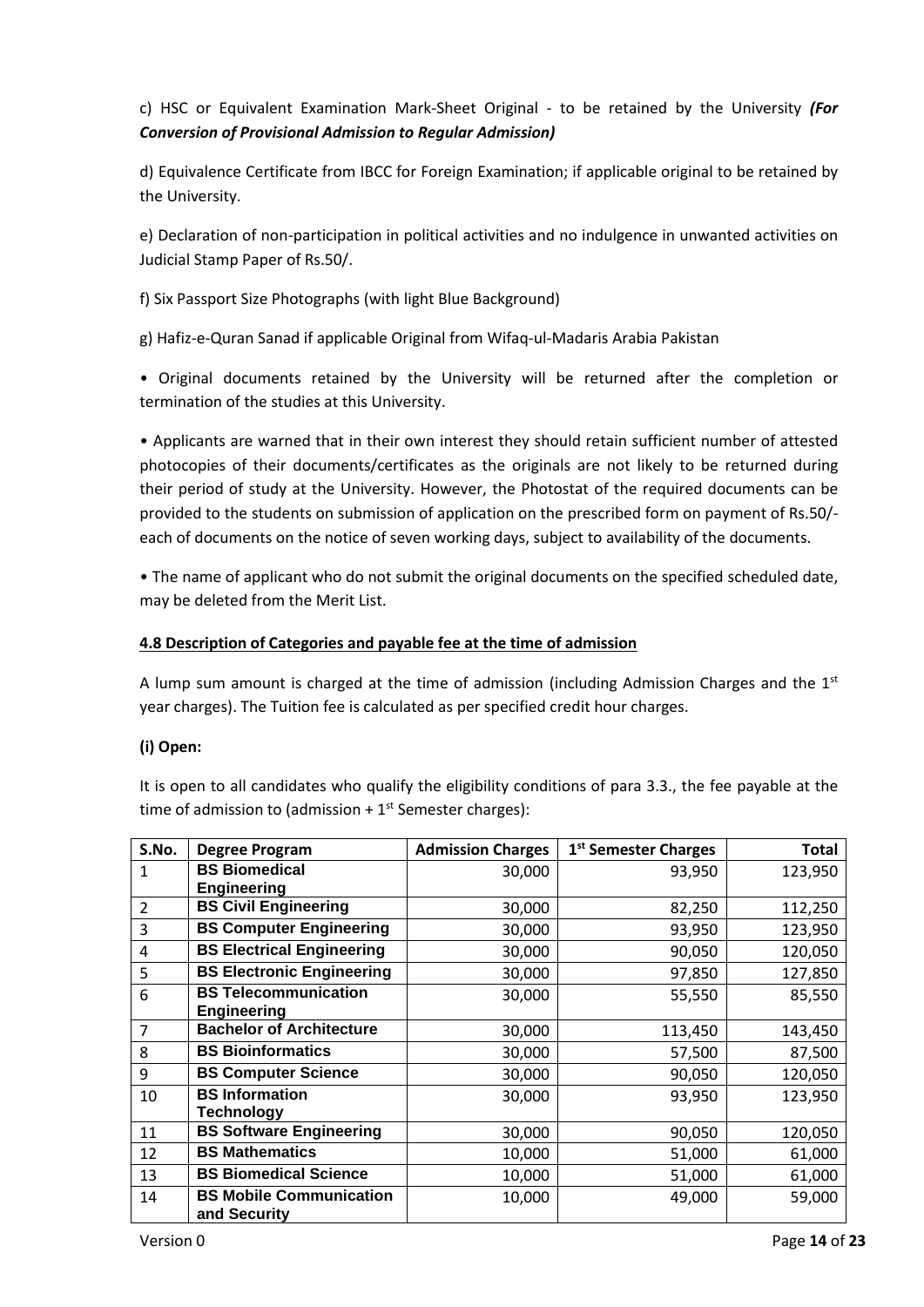| 15 | <b>Bachelor of Business</b>       | 10,000 | 65,500 | 75,500 |
|----|-----------------------------------|--------|--------|--------|
|    | Administration                    |        |        |        |
| 16 | <b>BSc Civil Engineering</b>      | 10,000 | 44,500 | 54,500 |
|    | <b>Technology</b>                 |        |        |        |
| 17 | <b>BSc Electrical Engineering</b> | 10,000 | 44,500 | 54,500 |
|    | <b>Technology</b>                 |        |        |        |
| 18 | <b>BSc Electronic</b>             | 10,000 | 42,500 | 52,500 |
|    | <b>Engineering Technology</b>     |        |        |        |

It must be paid either in cash or through Pay Order in favour of "Sir Syed University of Engineering & Technology" or or using any specified ONLINE payment method.

#### **(ii) Reserved Seats:**

#### **a) Sports and Sponsors**

The candidates who are outstanding Sportsmen or recommended by any Sponsor are eligible for admission under this category provided candidates fulfill the eligibility conditions of para 3.3. Fee payable at the time of admission will be same as mentioned under section 4.7 (i) either in cash or through Pay Order in favour of "Sir Syed University of Engineering & Technology" or using any specified ONLINE payment method.

#### **b) Employees, Faculty and Staff**

The candidates who are eligible for admission under this category provided candidates fulfill the eligibility conditions of para 3.3, Fee payable at the time of admission to any discipline will be as per *University Employee Discount Policy.*

The other following categories are only for Engineering and Sciences Programs:

## **Overseas (Pakistanis):**

Candidate must qualify the eligibility conditions of para 3.3 and the fee payable at the time of admission is amounting to US \$: **8650/-**

#### **Self-Financing:**

It is open to all candidates who qualify the eligibility conditions of para 3.3. The fee payable at the time of admission is amounting to PKR: **450,000 + Tax** either in cash or through Pay Order in favour of Sir Syed University of Engineering & Technology.

*In case of less number of applications for Overseas/Self-Finance/Reserved Seats, Open merit criteria are applied to fill remaining seats.* 

#### **Note:**

Any Government taxes are liability of candidate. HEC and all concerned accreditation bodies' Rule and Regulations are applicable in addition to Sir Syed University of Engineering & Technology's Rules and Regulations.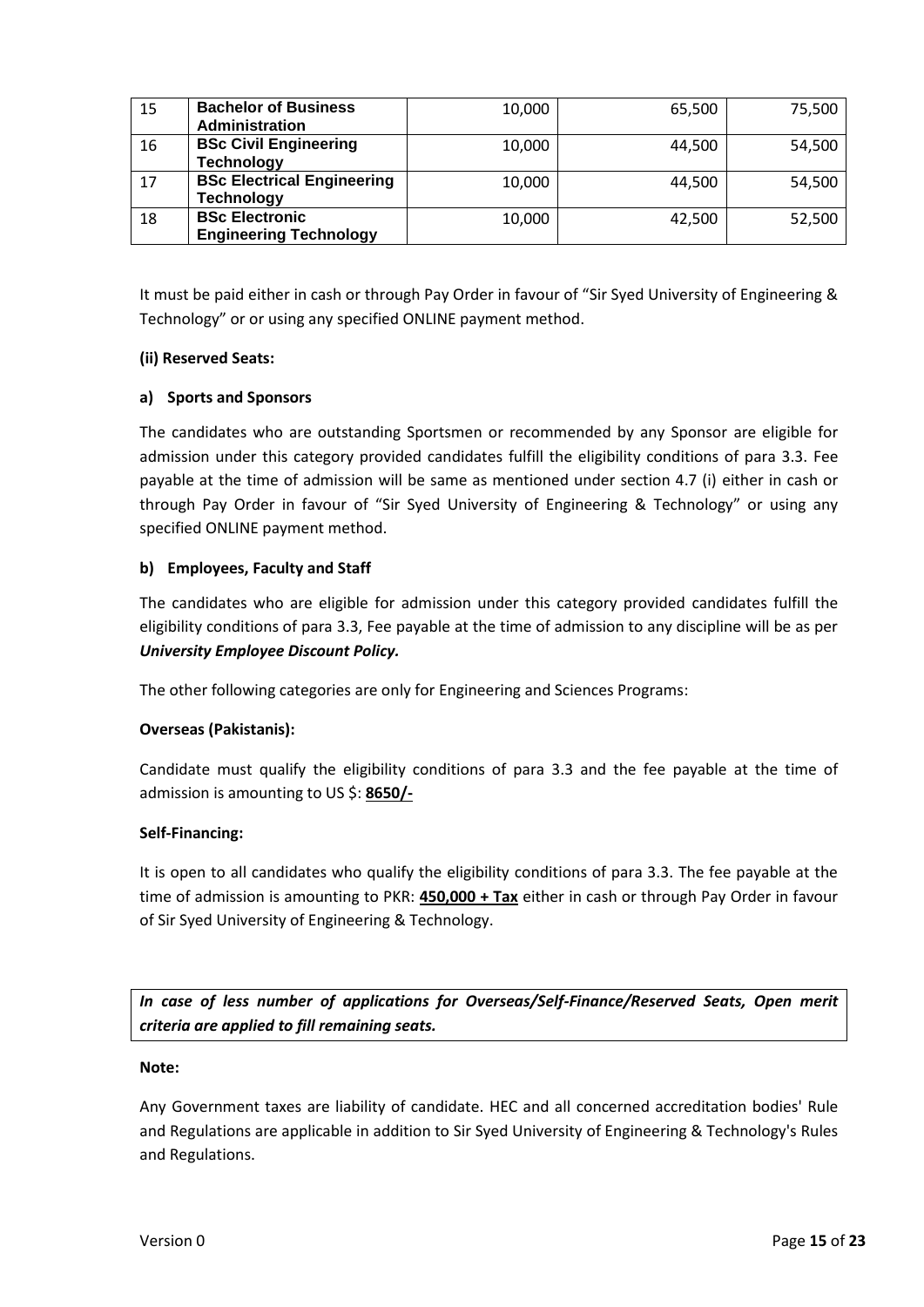## **RELEVANT DISCIPLINES OF DAEs**

## **FOR ADMISSION IN BACHELOR OF ENGINEERING PROGRAMS**

**(Updated upto 74-EA&QEC/EAB)**

| S# | <b>Undergraduate Engineering Programs</b><br>(Recognized Engineering Disciplines) | <b>Same/Relevant DAE Disciplines</b>   |  |  |  |
|----|-----------------------------------------------------------------------------------|----------------------------------------|--|--|--|
|    |                                                                                   |                                        |  |  |  |
| 1. | <b>Civil Engineering</b>                                                          | i. Civil                               |  |  |  |
|    |                                                                                   | Land & Mine Surveying<br>11.           |  |  |  |
|    |                                                                                   | iii.<br>Architecture                   |  |  |  |
| 2. | <b>Transportation Engineering</b>                                                 | Civil                                  |  |  |  |
| 3. | <b>Urban Engineering</b>                                                          | Civil                                  |  |  |  |
| 4. |                                                                                   | i. Civil                               |  |  |  |
|    | <b>Building &amp; Architectural Engineering</b>                                   | ii. Architecture                       |  |  |  |
|    |                                                                                   | iii. Construction                      |  |  |  |
| 5. |                                                                                   | i. Electrical                          |  |  |  |
|    |                                                                                   | ii. Telecommunication                  |  |  |  |
|    |                                                                                   | iii. Electronics                       |  |  |  |
|    | <b>Electrical Engineering</b>                                                     | iv. Avionics                           |  |  |  |
|    | Power<br>$\bigcirc$                                                               | v. Instrumentation                     |  |  |  |
|    | Telecommunication<br>$\circ$                                                      | vi. Information Technology             |  |  |  |
|    | Electronics<br>$\circ$                                                            | vii. Precision Mechanical & Instrument |  |  |  |
|    | Computer<br>$\circ$                                                               | viii. Radar Technology                 |  |  |  |
|    |                                                                                   | ix. Automation                         |  |  |  |
|    |                                                                                   | x. Radio Technology                    |  |  |  |
|    |                                                                                   | xi. Instrumentation & Process Control  |  |  |  |
| 6. |                                                                                   | i. Electrical                          |  |  |  |
|    |                                                                                   | ii. Electronics                        |  |  |  |
|    |                                                                                   | iii. Instrumentation                   |  |  |  |
|    |                                                                                   | iv. Instrumentation & Process Control  |  |  |  |
|    |                                                                                   | v. Bio-Medical                         |  |  |  |
|    | <b>Electronics Engineering</b>                                                    | vi. Telecommunication                  |  |  |  |
|    |                                                                                   | vii. Avionics                          |  |  |  |
|    |                                                                                   | viii. Radar Technology                 |  |  |  |
|    |                                                                                   | ix. Automation                         |  |  |  |
|    |                                                                                   | x. Radio Technology                    |  |  |  |
|    |                                                                                   |                                        |  |  |  |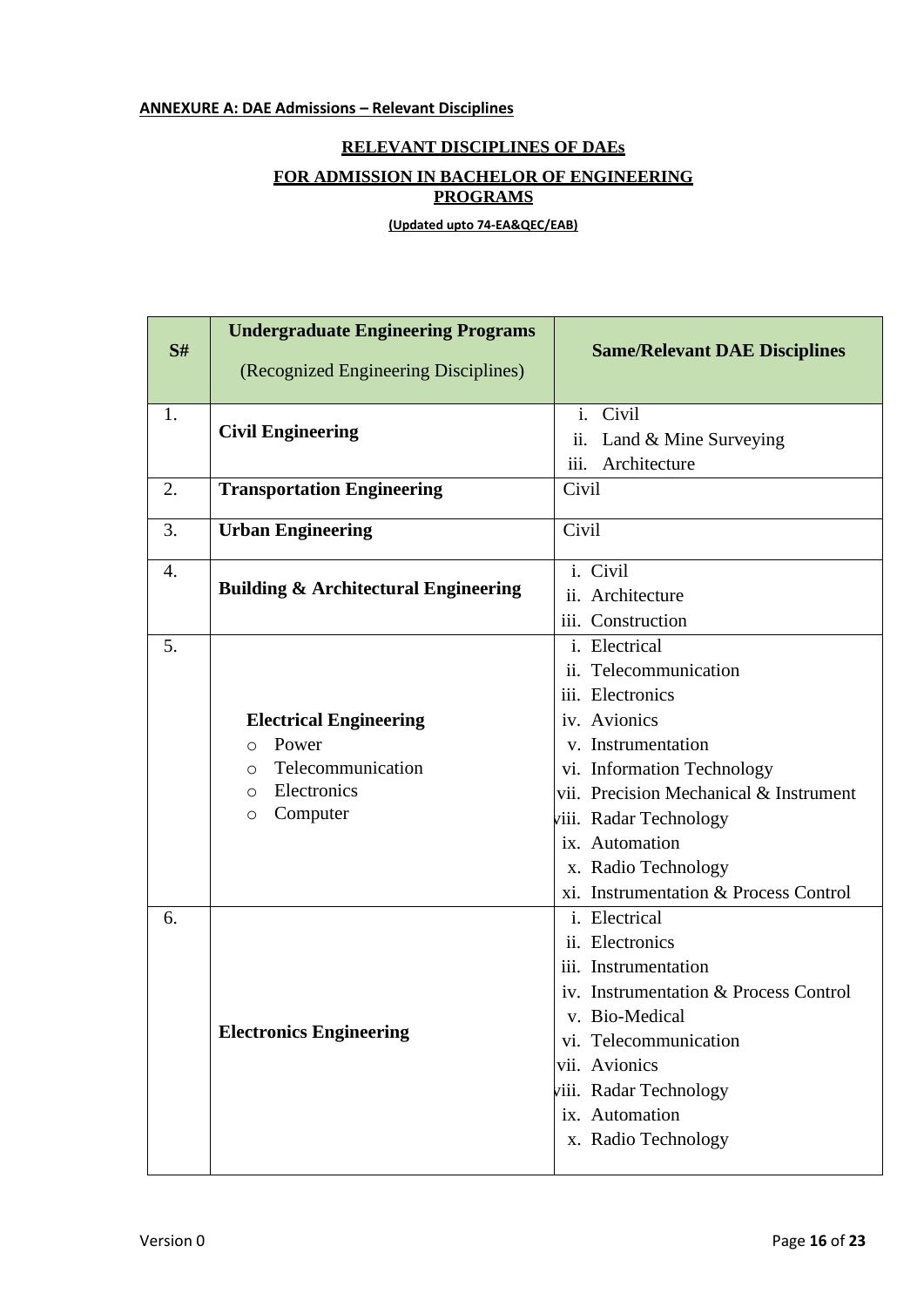|    | <b>Undergraduate Engineering Programs</b>                    |                                          |  |  |  |
|----|--------------------------------------------------------------|------------------------------------------|--|--|--|
| S# | (Recognized Engineering Disciplines)                         | <b>Same/Relevant DAE Disciplines</b>     |  |  |  |
|    |                                                              |                                          |  |  |  |
| 7. |                                                              | i. Electrical                            |  |  |  |
|    |                                                              | ii. Electronics                          |  |  |  |
|    |                                                              | iii. Radar Technology                    |  |  |  |
|    |                                                              | iv. Automation                           |  |  |  |
|    | <b>Industrial Electronics</b>                                | v. Radio Technology                      |  |  |  |
|    |                                                              | vi. Instrumentation/Instrumentation &    |  |  |  |
|    |                                                              | Process Control                          |  |  |  |
|    |                                                              |                                          |  |  |  |
|    |                                                              |                                          |  |  |  |
| 8. |                                                              | i. Telecommunication                     |  |  |  |
|    |                                                              | ii. Computer Information Technology      |  |  |  |
|    | <b>Information &amp; Communication</b><br><b>Engineering</b> | iii. Electrical                          |  |  |  |
|    |                                                              | iv. Electronics                          |  |  |  |
|    |                                                              | v. Software                              |  |  |  |
|    |                                                              | vi. Radar Technology                     |  |  |  |
|    |                                                              | vii. Automation                          |  |  |  |
|    |                                                              | viii. Radio Technology                   |  |  |  |
|    |                                                              | ix. Instrumentation/Instrumentation $\&$ |  |  |  |
|    |                                                              | Process Control                          |  |  |  |
| 9. |                                                              | i. Telecommunication                     |  |  |  |
|    |                                                              | ii. Electrical                           |  |  |  |
|    |                                                              | iii. Electronics                         |  |  |  |
|    |                                                              | iv. Avionics                             |  |  |  |
|    |                                                              | v. Instrumentation                       |  |  |  |
|    | <b>Telecommunication Engineering</b>                         | vi. Computer Information Technology      |  |  |  |
|    |                                                              | vii. Software                            |  |  |  |
|    |                                                              | viii. Radar Technology                   |  |  |  |
|    |                                                              | ix. Automation                           |  |  |  |
|    |                                                              | x. Radio Technology                      |  |  |  |
|    |                                                              | xi. Instrumentation & Process Control    |  |  |  |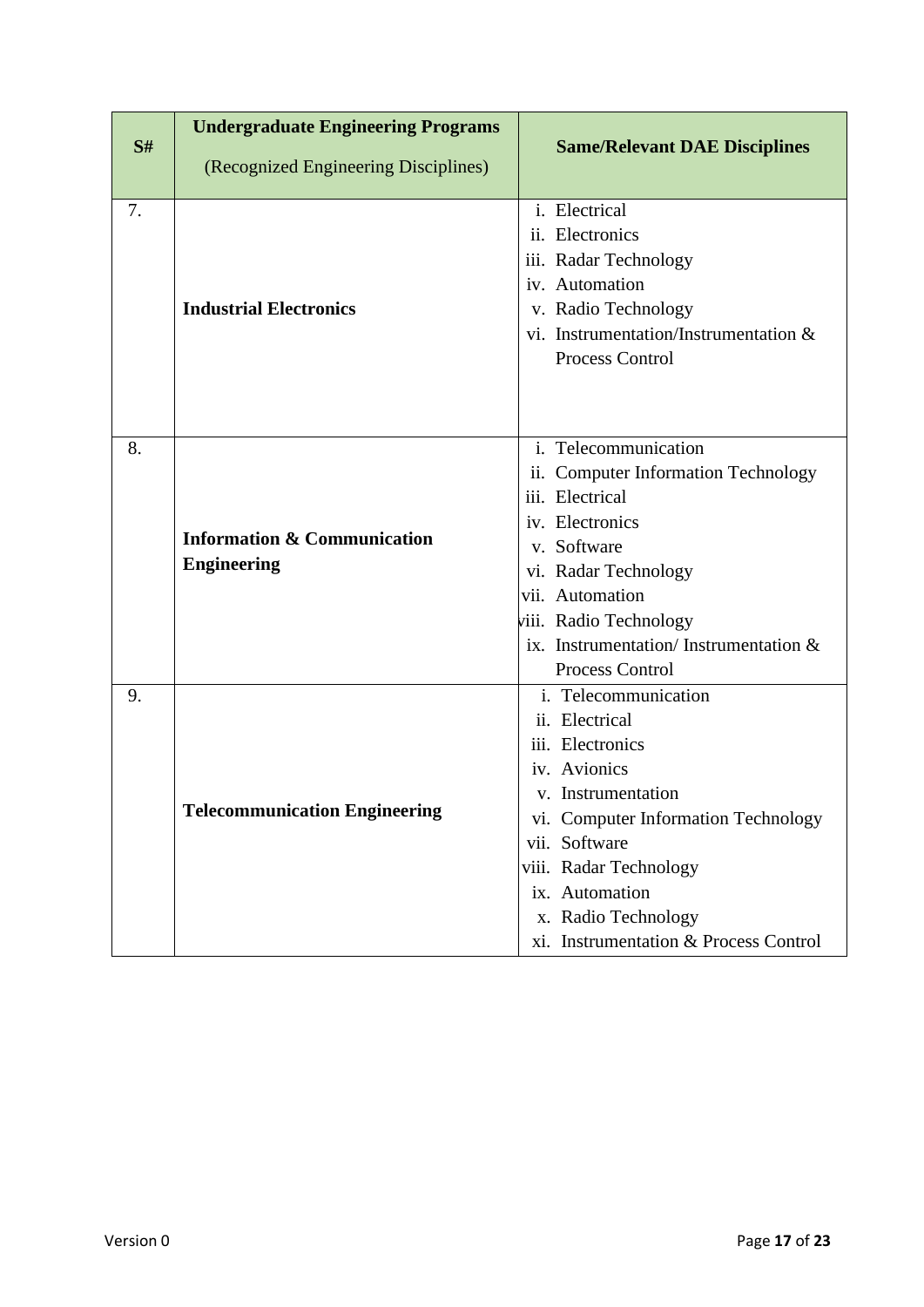|     | <b>Undergraduate Engineering Programs</b>     |                                                     |
|-----|-----------------------------------------------|-----------------------------------------------------|
| S#  | (Recognized Engineering Disciplines)          | <b>Same/Relevant DAE Disciplines</b>                |
| 10. |                                               | Electrical<br>$\mathbf{i}$ .                        |
|     |                                               | Electronics<br>11.                                  |
|     |                                               | Mechanical (Power)<br>iii.                          |
|     | <b>Energy Systems Engineering</b>             | Telecommunication<br>$\mathbf{iv}$ .                |
|     |                                               | Chemical<br>$V_{\star}$                             |
|     |                                               | Radar Technology<br>Vi.                             |
|     |                                               | Automation<br>vii.                                  |
| 11. |                                               | Mechanical<br>$\mathbf{i}$ .                        |
|     |                                               | Mechanical (Power)<br>ii.                           |
|     |                                               | Mechanical (Production)<br>iii.                     |
|     |                                               | <b>Precision Mechanical &amp;Instruments</b><br>iv. |
|     |                                               | Auto & Diesel Tech<br>$V_{\star}$                   |
|     | <b>Mechanical Engineering</b>                 | <b>Bio-Medical</b><br>vi.                           |
|     |                                               | Dies & Mould<br>vii.                                |
|     |                                               | Automation<br>viii.                                 |
|     |                                               | Refrigeration & Air Conditioning<br>ix.             |
|     |                                               | Mechanical (Construction<br>X.                      |
|     |                                               | Machinery)                                          |
| 12. |                                               | i.<br>Mechanical                                    |
|     |                                               | ii.<br>Petroleum                                    |
|     | <b>Energy &amp; Environmental Engineering</b> | Petrochemical<br>111.                               |
|     |                                               | Civil<br>1V.                                        |
|     |                                               | Chemical<br>v.                                      |
|     |                                               | Electrical<br>vi.                                   |
| 13. |                                               | Chemical<br>$\mathbf{i}$ .                          |
|     |                                               | <b>Chemical Processing</b><br>ii.                   |
|     | <b>Chemical Engineering</b>                   | <b>Chemical Technology</b><br>111.                  |
|     |                                               | (specialization in Sugar Technology)                |
|     |                                               | Petro Chemical<br>$1V_{\odot}$                      |
|     |                                               | Petroleum<br>V.                                     |
| 14. |                                               | i. Chemical                                         |
|     |                                               | ii. Chemical Processing Technology                  |
|     | <b>Polymer &amp; Process Engineering</b>      | iii. Chemical Technology (specialization            |
|     |                                               | in Sugar Technology)<br>iv. Petro Chemical          |
|     |                                               | v. Petroleum                                        |
|     |                                               |                                                     |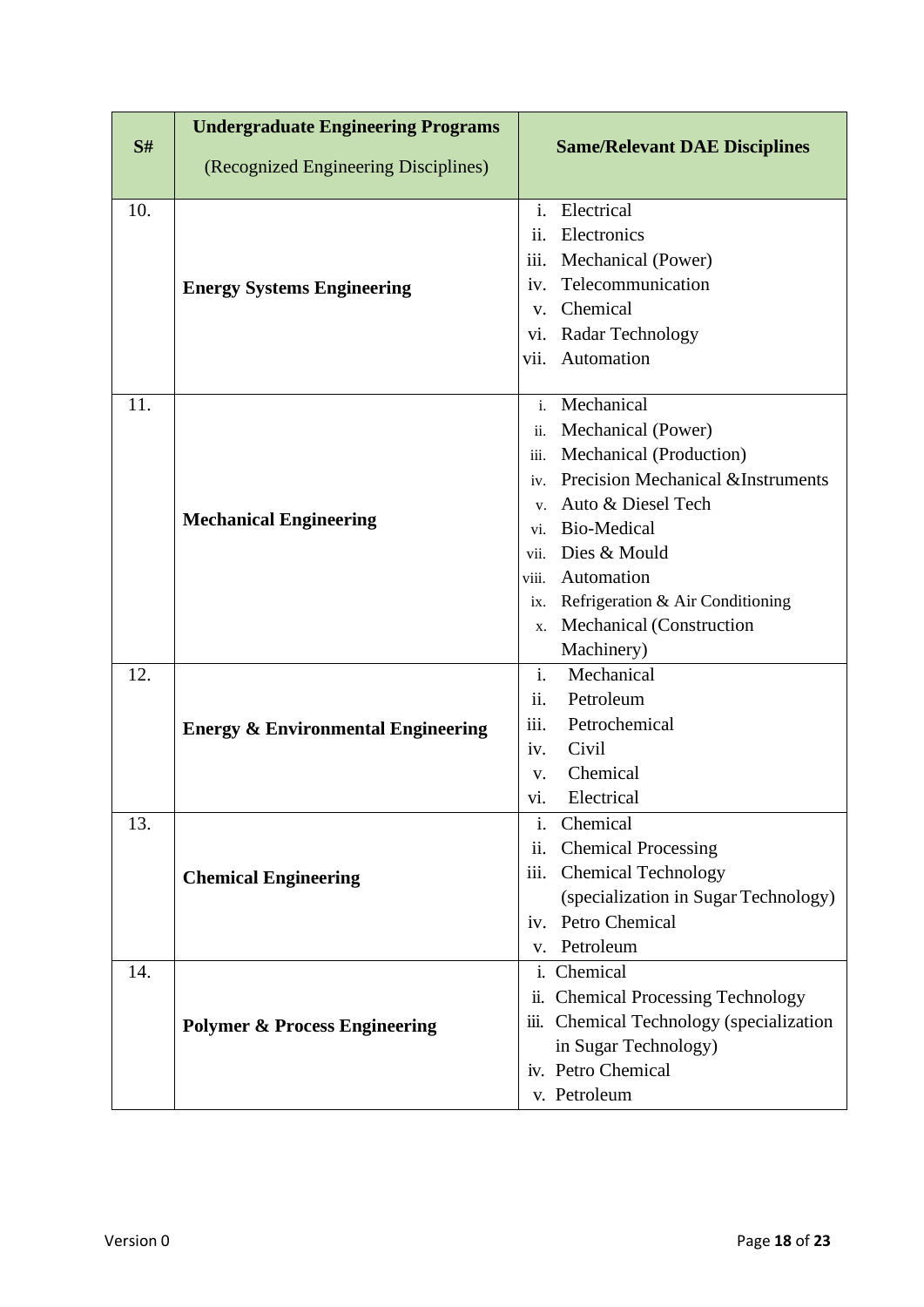| S#  | <b>Undergraduate Engineering Programs</b>      | <b>Same/Relevant DAE Disciplines</b>                 |  |  |  |
|-----|------------------------------------------------|------------------------------------------------------|--|--|--|
|     | (Recognized Engineering Disciplines)           |                                                      |  |  |  |
| 15. | <b>Polymer &amp; Petrochemical Engineering</b> | i. Chemical                                          |  |  |  |
|     |                                                | ii. Petrochemical                                    |  |  |  |
| 16. | <b>Petroleum &amp; Gas/Petrochemical</b>       | $\mathbf{i}$ .<br>Petroleum                          |  |  |  |
|     | <b>Engineering</b>                             | Chemical<br>$\overline{\mathbf{11}}$ .               |  |  |  |
|     |                                                | iii. Petrochemical                                   |  |  |  |
| 17. |                                                | i. Mechanical                                        |  |  |  |
|     |                                                | ii. Civil                                            |  |  |  |
|     | <b>Agricultural Engineering</b>                | iii. Auto and Farm Machinery                         |  |  |  |
|     |                                                | iv. Auto and Diesel                                  |  |  |  |
|     |                                                | v. Mechanical Technology/ Machinery                  |  |  |  |
|     |                                                | vi. Automation                                       |  |  |  |
| 18. |                                                | i. Metallurgy & Welding                              |  |  |  |
|     |                                                | Foundry and Pattern Making<br>$\ddot{\mathbf{11}}$ . |  |  |  |
|     | <b>Metallurgy/Material Engineering</b>         | <b>Glass Ceramics</b><br>iii.                        |  |  |  |
|     |                                                | iv. Mechanical                                       |  |  |  |
|     |                                                | v. Cast Metal & Foundry                              |  |  |  |
| 19. |                                                | i. Land and Mine Surveying                           |  |  |  |
|     | <b>Mining Engineering</b>                      | ii. Mining Tech.                                     |  |  |  |
|     |                                                |                                                      |  |  |  |
| 20. | <b>Geological Engineering</b>                  | i.<br>Land and Mine Surveying                        |  |  |  |
|     |                                                | Mining Tech.<br>ii.                                  |  |  |  |
| 21. |                                                | i. Textile                                           |  |  |  |
|     |                                                | Spinning<br>ii.                                      |  |  |  |
|     |                                                | iii.<br><b>Textile Weaving</b>                       |  |  |  |
|     | <b>Textile Engineering</b>                     | iv. Textile Dying and Printing                       |  |  |  |
|     |                                                | v. Garments Tech.                                    |  |  |  |
|     |                                                | vi. Dress Designing & Making                         |  |  |  |
|     |                                                | vii. Automations                                     |  |  |  |
|     |                                                |                                                      |  |  |  |
| 22. |                                                | i. Mechanical                                        |  |  |  |
|     | <b>Aerospace Engineering</b>                   | <b>Auto Diesel</b><br>$\ddot{\mathbf{n}}$ .          |  |  |  |
|     |                                                | iii. Automation                                      |  |  |  |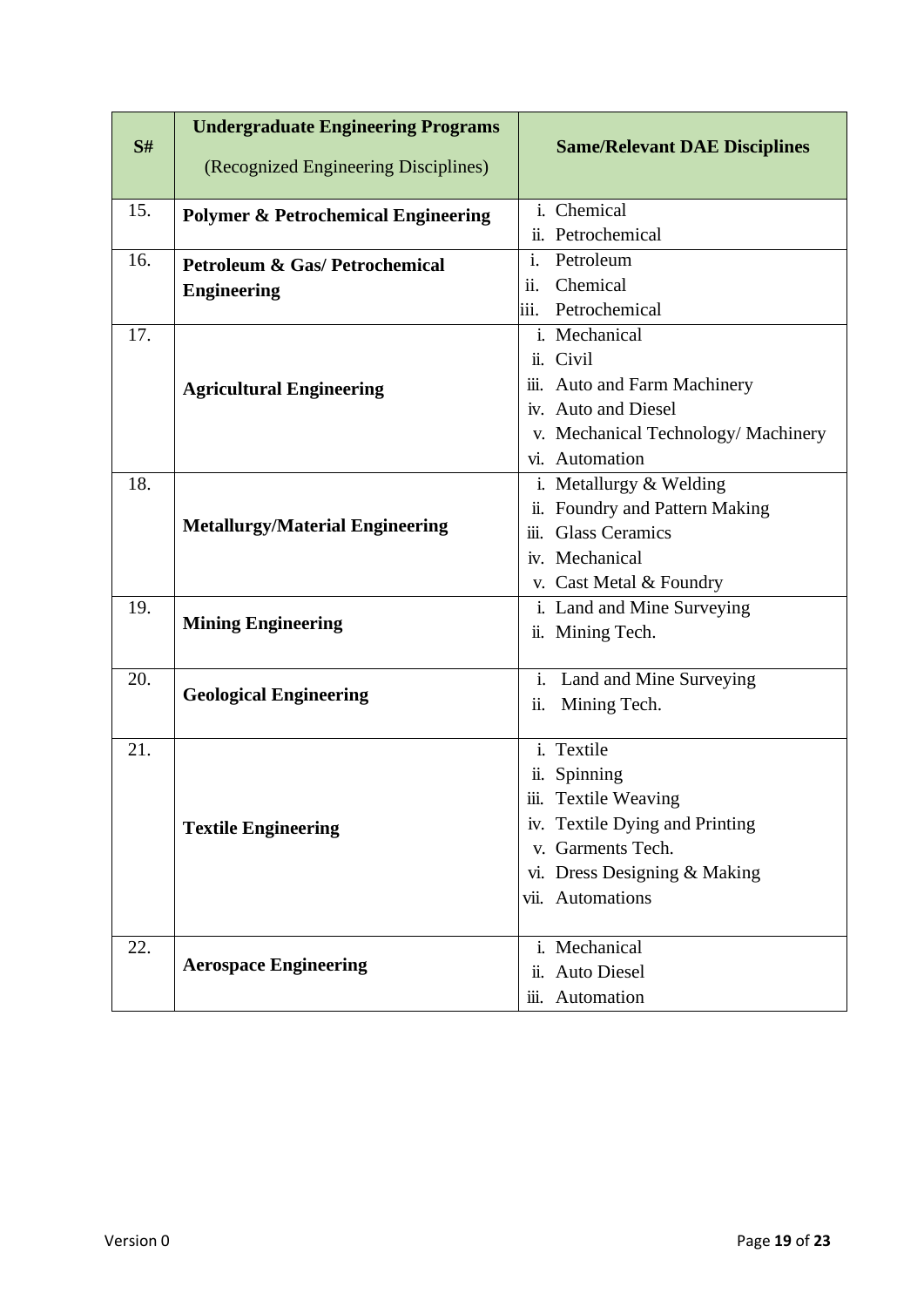|     | <b>Undergraduate Engineering Programs</b> |                                                       |  |  |
|-----|-------------------------------------------|-------------------------------------------------------|--|--|
| S#  | (Recognized Engineering Disciplines)      | <b>Same/Relevant DAE Disciplines</b>                  |  |  |
| 23. |                                           | i.<br>Avionics                                        |  |  |
|     |                                           |                                                       |  |  |
|     |                                           | ii.<br>Electronics                                    |  |  |
|     |                                           | iii.<br>Telecommunication                             |  |  |
|     |                                           | Computer / IT<br>iv.                                  |  |  |
|     | <b>Avionics Engineering</b>               | Software<br>V.                                        |  |  |
|     |                                           | Radar Technology<br>vi.                               |  |  |
|     |                                           | Automation<br>vii.                                    |  |  |
|     |                                           | Radio Technology<br>viii.                             |  |  |
|     |                                           | Instrumentation/Instrumentation<br>ix.                |  |  |
|     |                                           | & Process Control                                     |  |  |
| 24. |                                           | $\overline{i}$ . Biomedical                           |  |  |
|     |                                           | ii. Electrical                                        |  |  |
|     | <b>Biomedical Engineering</b>             | iii. Electronics                                      |  |  |
|     |                                           | iv. Instrumentation                                   |  |  |
|     |                                           | v. Radar Technology                                   |  |  |
|     |                                           | vi. Automation                                        |  |  |
|     |                                           | vii. Radio Technology                                 |  |  |
|     |                                           | <b>Instrumentation &amp; Process Control</b><br>viii. |  |  |
| 25. |                                           | i. Chemical                                           |  |  |
|     | <b>Food Engineering/Food Processing</b>   | ii. Food Tech.                                        |  |  |
|     | <b>Engineering</b>                        | iii. Mechanical                                       |  |  |
|     |                                           | iv. Food Processing & Preservation                    |  |  |
| 26. |                                           | i. Computer Information Tech.                         |  |  |
|     |                                           | ii. Computer                                          |  |  |
|     |                                           | iii. Telecommunication                                |  |  |
|     | <b>Computer Engineering/</b>              | iv. Electrical                                        |  |  |
|     |                                           | v. Electronics                                        |  |  |
|     | <b>Computer Systems Engg/</b>             | vi. Software                                          |  |  |
|     | <b>Computer Software Engineering</b>      | vii. Radar Technology                                 |  |  |
|     |                                           | Automation<br>viii.                                   |  |  |
|     |                                           | ix. Radio Technology                                  |  |  |
|     |                                           | x. Instrumentation/Instrumentation $\&$               |  |  |
|     |                                           | Process Control                                       |  |  |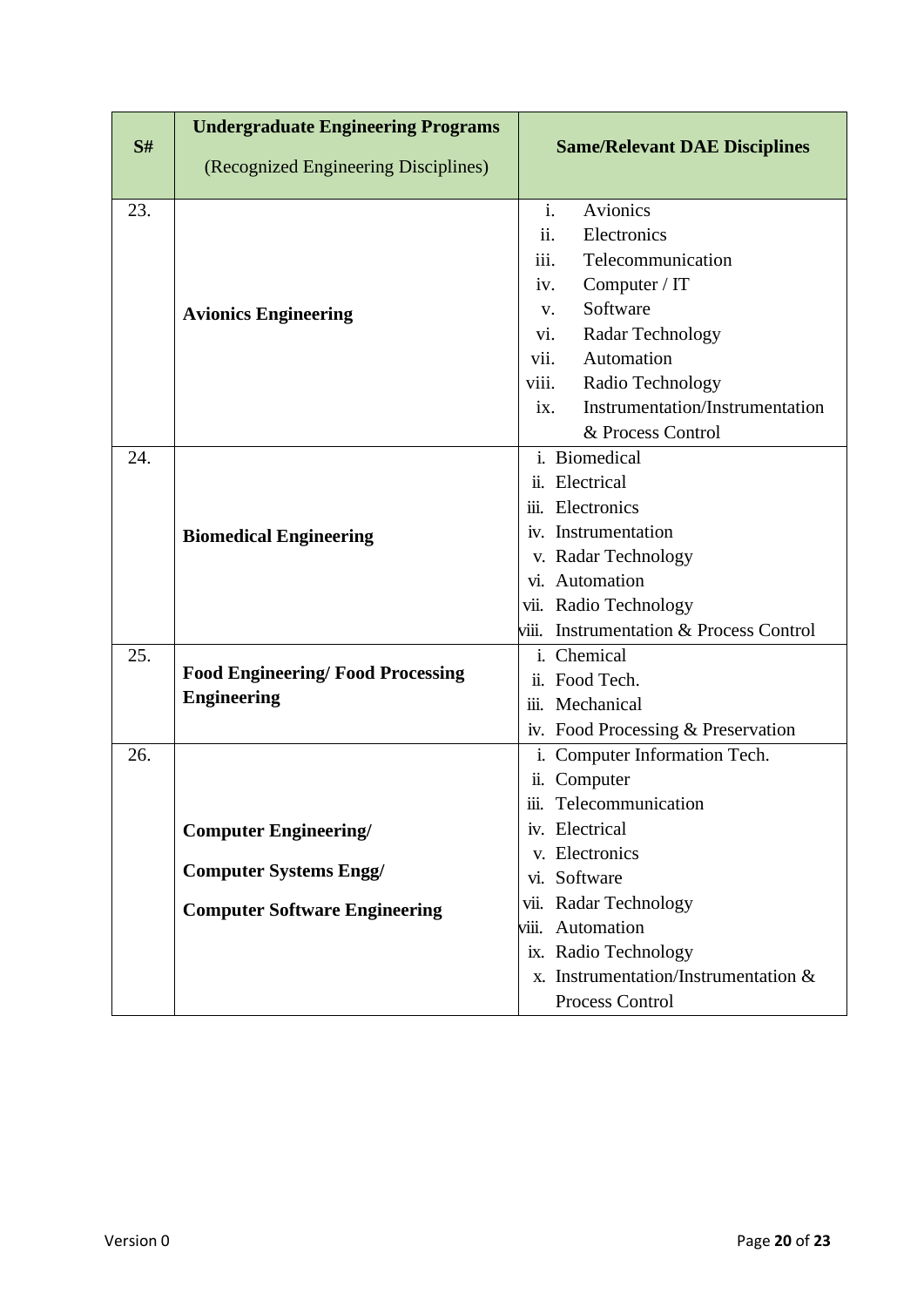| S#  | <b>Undergraduate Engineering Programs</b><br>(Recognized Engineering Disciplines) | <b>Same/Relevant DAE Disciplines</b>                  |  |  |
|-----|-----------------------------------------------------------------------------------|-------------------------------------------------------|--|--|
| 27. |                                                                                   | i. Mechanical                                         |  |  |
|     |                                                                                   | Cast Metal & Foundry<br>11.                           |  |  |
|     | <b>Industrial and Manufacturing</b>                                               | Mechanical (Production)<br>111.                       |  |  |
|     | <b>Engineering</b>                                                                | iv. Auto & Diesel Tech.                               |  |  |
|     |                                                                                   | v. Automation                                         |  |  |
|     |                                                                                   | vi. Mechanical (Construction                          |  |  |
|     |                                                                                   | Machinery)                                            |  |  |
| 28. |                                                                                   | <i>i</i> . Instruments                                |  |  |
|     |                                                                                   | ii. Electrical                                        |  |  |
|     |                                                                                   | iii. Electronics                                      |  |  |
|     | <b>Mechatronics &amp; Control Engineering</b>                                     | iv. Mechanical                                        |  |  |
|     |                                                                                   | v. Radar Technology                                   |  |  |
|     |                                                                                   | vi. Automation                                        |  |  |
|     |                                                                                   | vii. Radio Technology                                 |  |  |
|     |                                                                                   | <b>Instrumentation &amp; Process Control</b><br>viii. |  |  |
| 29. | <b>Geo-Informatics Engineering</b>                                                | i. Land $&$ Mine Surveying                            |  |  |
|     |                                                                                   | Civil<br>ÏĹ.                                          |  |  |

---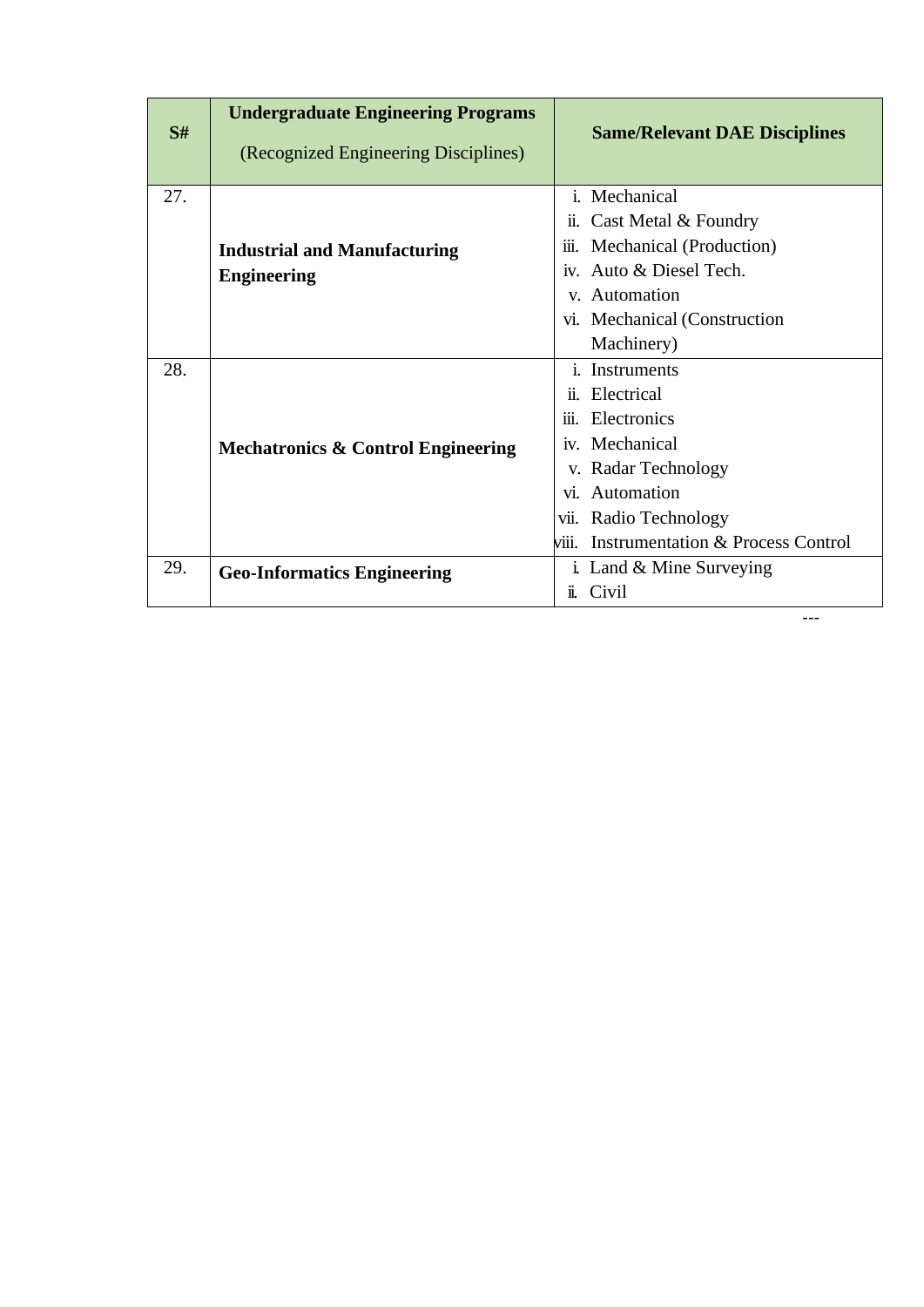#### **ANNEXURE B: Partial Minutes of the Meeting (As per 74-EA&QEC/EAB)**

#### **- Ref: PEC 74TH EA&QEC/EAB MEETING HELD ON NOVEMBER 18-19,2015**

c) Agenda Item No. 10: Request for Admission in Engineering Programs on the Aggregate Percentage i.e. 59.73%

After detailed deliberations, the house decided that PEC has no objection if HEI admits a student with 60% marks (with or without grace marks) mentioned on the transcripts by the respective board. In this particular case, it was observed that the certificate of the Board of Intermediate, Karachi enumerates that the board has added three (3) marks to raise the grade to 'B' which is equal to 60% as mentioned. Therefore, the house unanimously approved and declared him eligible for admission.